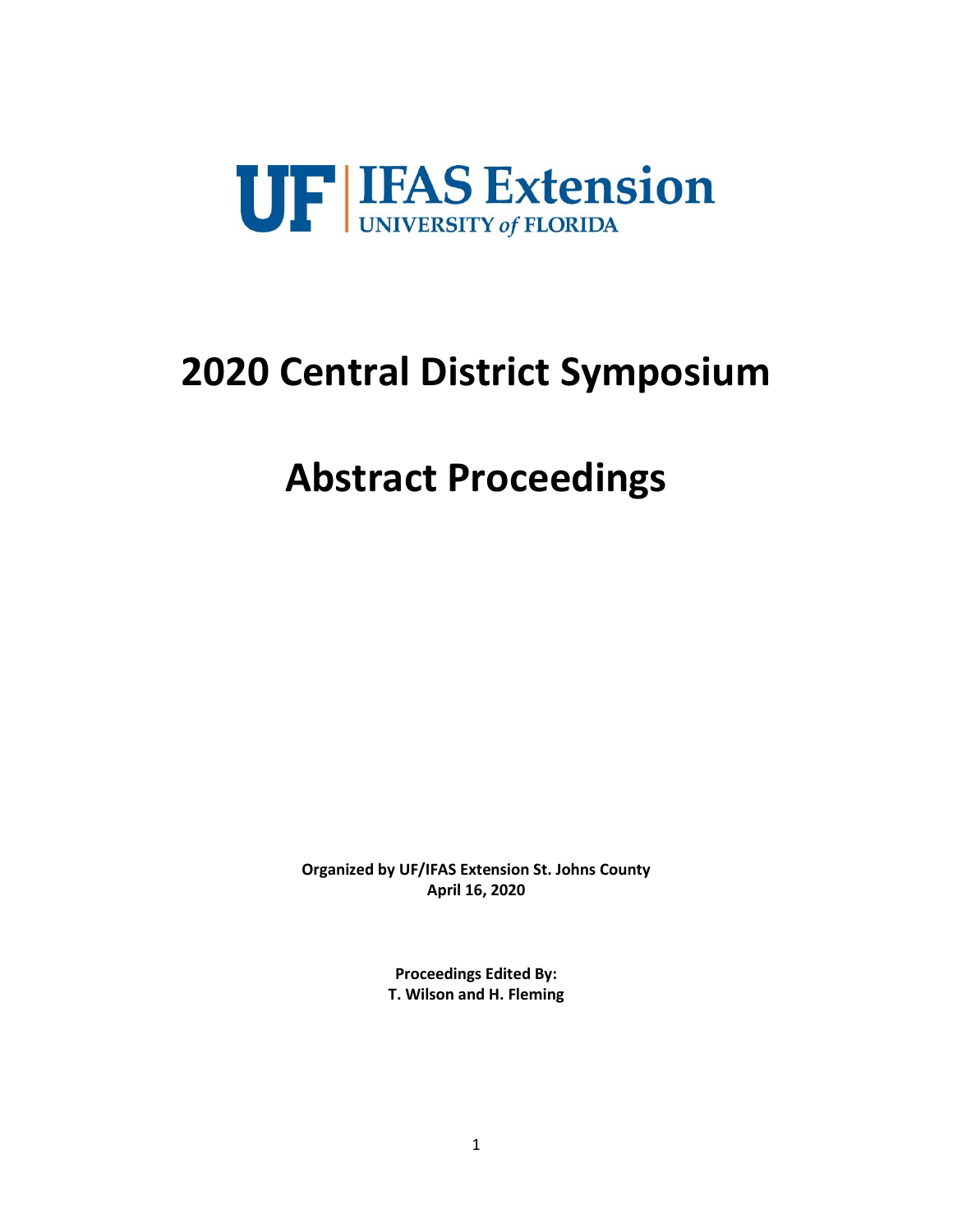

# **2020 Central District Symposium ZOOM Agenda**

Join the General Session: <https://ufl.zoom.us/j/931635053?pwd=UjE2ZEFwN01jOC9nRmZKOTkvN0tRQT09>

Password - 543737

# **Organized by UF/IFAS Extension St. Johns County April 16, 2020**

- **9:45 – 10:00** Sign-on
- **10:00 – 10:30** Welcome, Introductions, and Updates *Tim Wilson and Jim Davis Joy Andrews, Assistant County Administrator, St. Johns County Dr. Tim Momol, District Extension Director, Central District Dr. Tom Obreza, Senior Associate Dean for Extension*
- **10:35 – 10:45** Why Urban Extension Drs. Brad Burbaugh & Tim Momol
- **10:45 – 10:55** Urban Extension National Initiative (NUEL) & Framework Brenda Rogers
- **10:55 – 11:10** FL Urban Extension Summit Recap & Next Steps Linda Seals & Ramona Madhosingh-Hector
- **11:10 – 11:40** Urban Extension Panel Discussion & Audience Q&A Tim Wilson, Vigi Zabala, Melanie Thomas, Linda Seals, Ramona Madhosingh-Hector
- **11:40 – 12:00** Central District Public Relations Specialist Tory Moore
- **12:00 – 1:00** Lunch (on your own) View Virtual Poster Session – [http://blogs.ifas.ufl.edu/extension/2020-uf-ifas-central](http://blogs.ifas.ufl.edu/extension/2020-uf-ifas-central-district-symposium/)[district-symposium/](http://blogs.ifas.ufl.edu/extension/2020-uf-ifas-central-district-symposium/)

Abstract and Poster Award winners will be announced on April 22, 2020

Join Breakout by following Zoom Link below – Main Program Adjourn

#### **1:00 – 2:30** Breakout Sessions

- Ag Ignite Session <https://ufl.zoom.us/j/802923458>
	- o Livestock Tim Wilson <https://ufl.zoom.us/j/827643368>
	- o Crops Prissy Fletcher <https://ufl.zoom.us/j/9669169335>
- Horticulture Moderated by Terra Freeman <https://ufl.zoom.us/j/355618413>
- FCS Moderated by Sharon Treen, Wendy Lynch and Dr. Michael Gutter <https://ufl.zoom.us/j/710029145>
- 4-H Moderated by Julia Kelly, Geralyn Sachs, and Stacy Ellison <https://ufl.zoom.us/j/338751902>
- SG and Natural Resources Moderated by Dr. Maia McGuire and Dr. Holly Ober <https://ufl.zoom.us/j/441105942>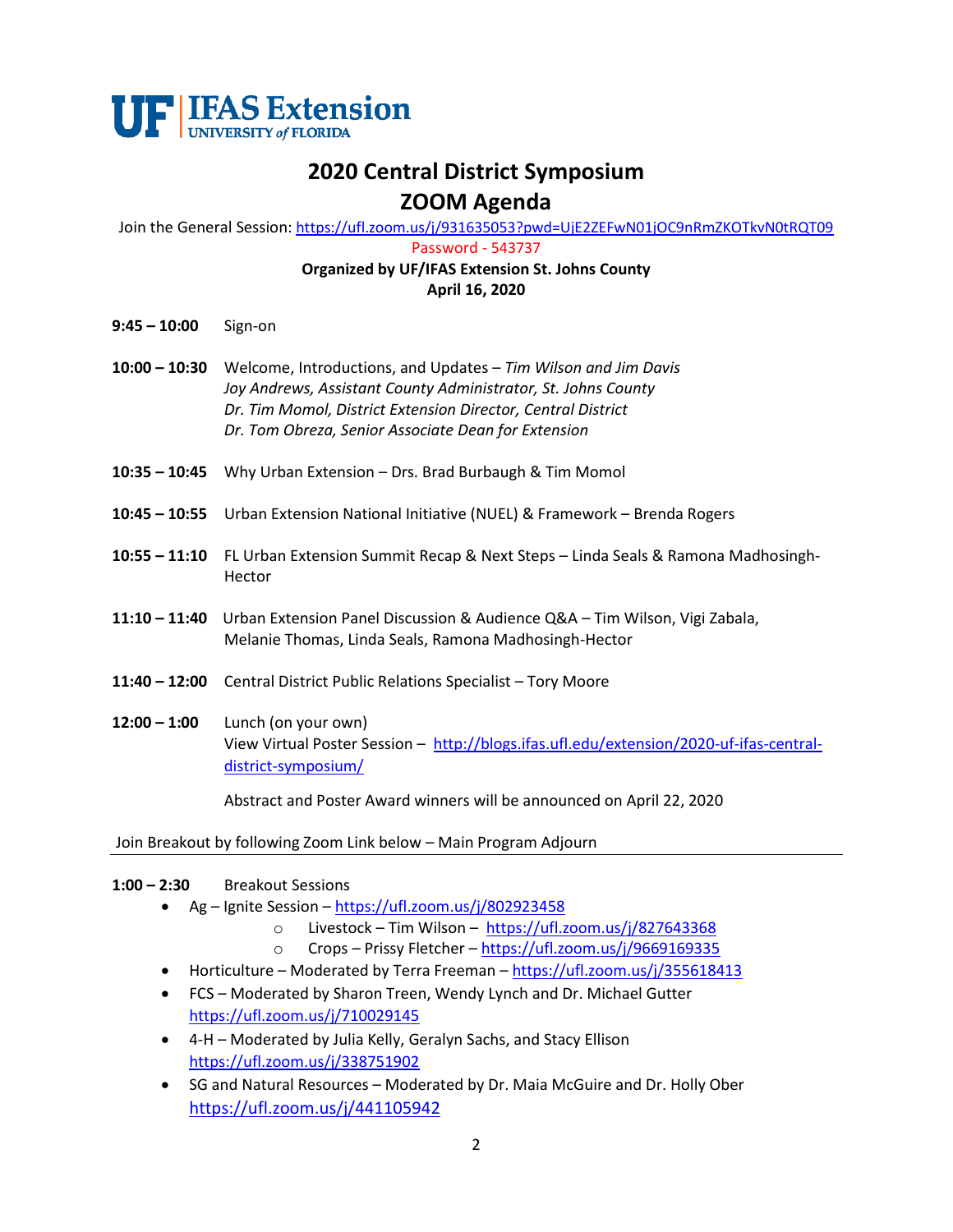# **2020 Central District Symposium**

**Organized by UF/IFAS Extension St. Johns County April 16, 2020**

# LINK TO ABSTRACTS AND POSTERS

View Virtual Poster Session - <http://blogs.ifas.ufl.edu/extension/2020-uf-ifas-central-district-symposium/>

# 2020 CDS ORGANIZING COMMITTEE

- Tim Wilson County Extension Director, St. Johns County (Committee Chair)
- Jim Davis County Extension Director, Sumter and Hernando Counties (Zoom Host)
- Lisa Sanderson Residential Horticulture Agent, Sumter County (Zoom Co-Host)
- Dr. Brad Burbaugh County Extension Director, Volusia County (Morning Host)
- Prissy Fletcher Commercial Ag Agent, St. Johns County (Abstract/Poster Chair)
- Terra Freeman Urban and Commercial Horticulture Agent, St. Johns County
- Joanne Cooper Family and Consumer Sciences Agent, St. Johns County
- Julia Kelly 4-H Youth Development Agent, St. Johns County
- Sharon Treen County Extension Director, Putnam County
- Wendy Lynch Family and Consumer Science Agent, Putnam County
- Dr. Maia McGuire Sea Grant Agent, Flagler and St. Johns County
- Dr. Holy Ober Wildlife Extension Specialist, North Florida Research and Education Center
- Geralyn Sachs 4-H Regional Specialized Agent, Central District
- Amy Law Office Manager, St. Johns County
- Harriet Fleming Administrative Assistant, St. Johns County
- Ben Beach IT Specialist
- Nikki Wilson Administrative Specialist II, Central District Director's Office
- Dr. Tim Momol Central District Extension Director

# THANK YOU TO EVERYONE FOR ATTENDING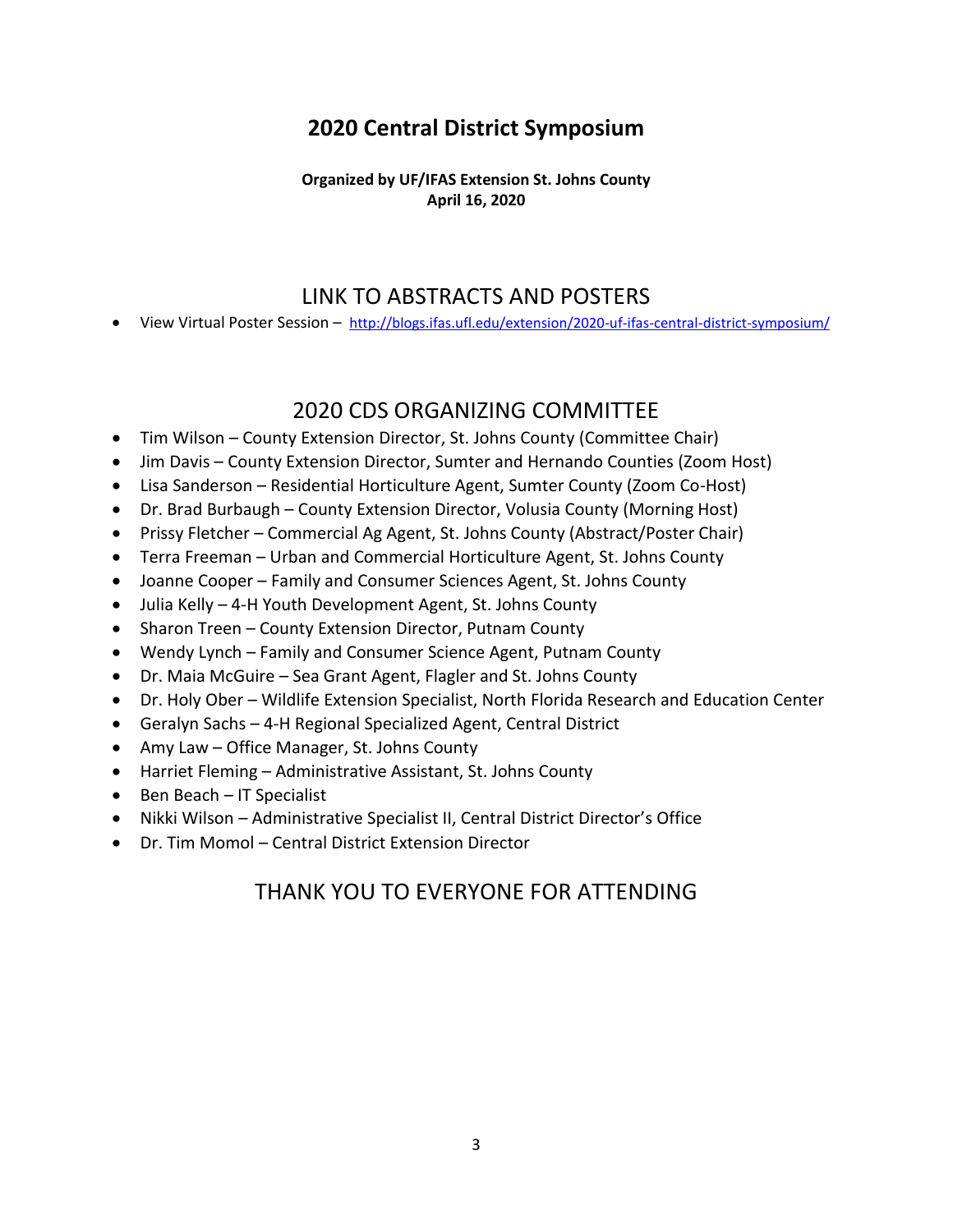# **DEMONSTRATING A BETTER WAY TO COUNT: UTILIZING DRONES FOR MANATEE SYNOPTIC SURVEYS**

B.J. Scharf<sup>1</sup> and J.S. Strickland<sup>2</sup>

<sup>1</sup> Marine Science Agent – UF/IFAS Extension Hernando County; 16110 Aviation Loop Drive, Brooksville, FL

<sup>2</sup> County Extension Director and Agricultural Agent – UF/IFAS Extension Osceola County; 1921 Kissimmee Valley Ln, Kissimmee, FL

**Situation:** The Florida Fish and Wildlife Conservation Commission (FWC) uses airplanes to monitor Florida's manatee population. Unfortunately, this sampling method is costly, limited to altitudes above 500 feet, and has resulted in data gaps along Florida's Springs Coast. In response, we designed a method utilizing drones to efficiently improve manatee counts at a lower cost and from lower altitudes resulting in clearer images.

**Methods:** After reviewing FWC's limited manatee data and conducting visual observations, we programmed a flight path within the Litchi app to fly a Phantom 4 Pro drone over our areas of interest. Three drone flights were conducted after major cold fronts had passed between December 2019 and March 2020 at an altitude of 150-250ft. Video was recorded and reviewed on a computer.

**Results:** Weather did not meet the threshold established by FWC for aerial surveys to be implemented between December 2019 and March 2020. However, FWC previously conducted 26 aerial surveys between 1995 and January 2019 and an average of 13 manatees were recorded per Hernando survey. When compared to FWC surveys, our average of 45 manatees per drone flight was statistically significant suggesting drones are an effective method for monitoring (ttest, p value of 0.0003). Due to the lower flight altitude, scars used for identification were clearly documented on most manatees observed during drone videos. Additionally, we were able to complete our drone surveys at a total estimated cost of \$350. This is a cost savings of \$2,337.50 when compared to conducting airplane surveys for the same area.

**Conclusion:** More manatees were counted by using drones and at a lower cost than airplane surveys. While we could not do a direct comparison to 2020 data, the average over a 24-year span was relatively smaller than what we found with drones the following year.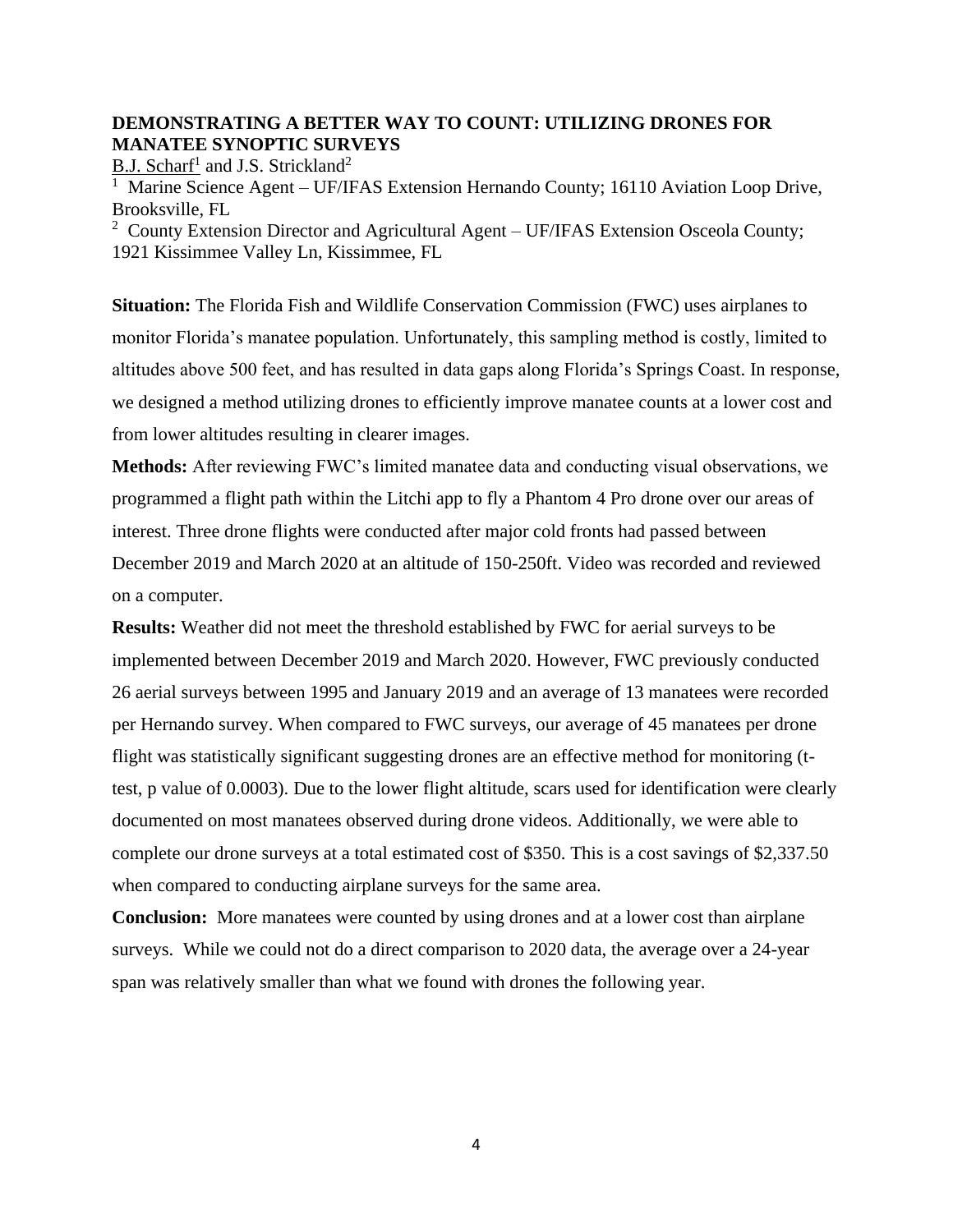#### **GO SPRINGS & GET WET! EDUCATING THE PUBLIC ABOUT WATER ON THE WATER**

A. Marek, UF/IFAS Extension, Marion County, Ocala, FL and Y. Zhuang, UF/IFAS Extension, Central District, Apopka, FL.

**Situation:** The projected population of Marion County is expected to reach over 411,000 people in 2025. With increasing urban development, Marion County must meet the growing demand for fresh water. To help mitigate the overuse of water for irrigation, an innovative new program was developed to immerse Marion County residents into nature to learn about Florida's water and how to protect it with Florida-Friendly Landscaping. **Methods:** In October and November of 2019, 28 residents partook in the Go Springs & Get Wet program at the Rainbow River in Dunnellon, FL. Participants received presentations on Florida's water resources and an introduction to Florida-Friendly Landscaping before they were led on a guided kayak tour of the Rainbow River. After kayaking, participants filled out program evaluations. **Results:** Over both days, 100% of participants said the information they received was very helpful, and that their understanding of the importance of protecting Florida's water and of FFL had improved. Additionally, as a result of attending the class 69% said they will fertilize wisely, 97% will water efficiently, and 100% said they will share information with others. **Conclusion:** With grant funding provided by the Southwest Florida Water Management District, the Go Springs & Get Wet program proved to be a successful and effective way to educate homeowners about Florida's water and Florida-Friendly Landscaping by immersing them with the very resource that is trying to be protected. Many of the participants expressed that this was not only their first time at a Florida spring, it was also their first time kayaking. Through this program, participants gained greater knowledge about Florida's natural resources and it allowed them the opportunity to formulate their own positive attitudes toward those same resources which research indicates is a critical step toward the adoption of behavior change.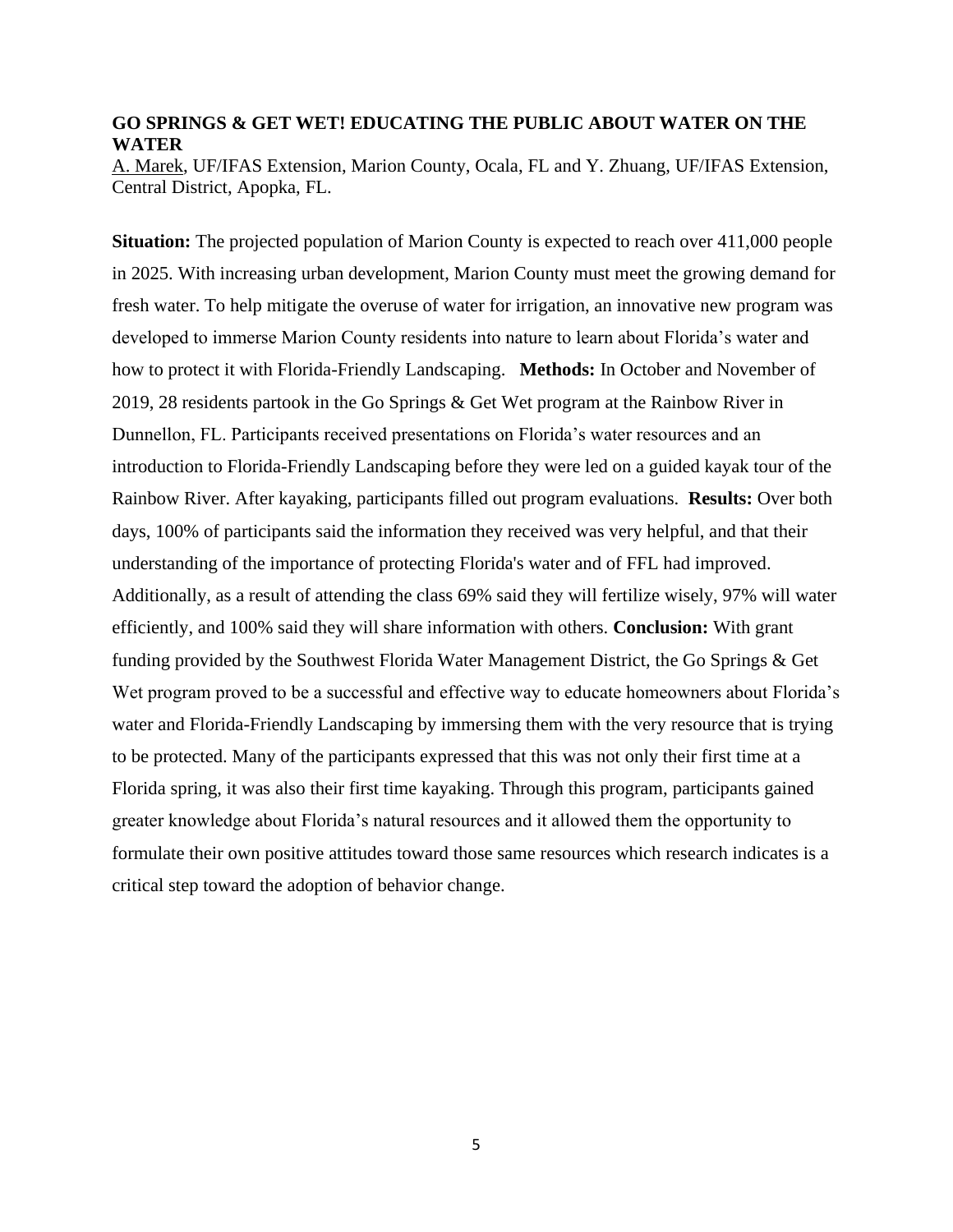#### **HERBICIDE MIXING MATH FOR NATURAL AREAS**

K. Stump, UF/IFAS Extension, Osceola County, Kissimmee, FL

**Situation:** Land managers rely on herbicide to control invasive species in natural areas. However, improper application can have unintended environmental impacts and waste time, money, and resources. In addition, there can be legal consequences for not properly following an herbicide label. Herbicide workshops for continuing education units often incorporate equipment calibration but may not review the math needed to properly mix herbicide per label requirements. The objective of the program was to increase knowledge about herbicide mixing math by 30%. **Methods:** An interactive herbicide mixing math session was incorporated into three herbicide workshops in 2019 and 2020 in Lake and Osceola Counties. The sessions began with a presentation of step-by-step guidance through common math problems needed to mix herbicides. The attendees were then challenged to solve the problems individually, in pairs, and in groups to ensure all types of learners had the opportunity to practice. The session provided tips, used colorcoded steps, and used repetition to better facilitate learning. **Results:** In total, 140 adults attended the workshops. A pre-/post-test was used to measure knowledge gain at two of the three sessions. The respondents (n=86) reported a 33% increase in knowledge about herbicide mixing math.

**Conclusion:** Through a better understanding of the math required to mix herbicides, professionals are able to better follow label requirements. This in turn protects the environment, reduces waste, and improves personal safety.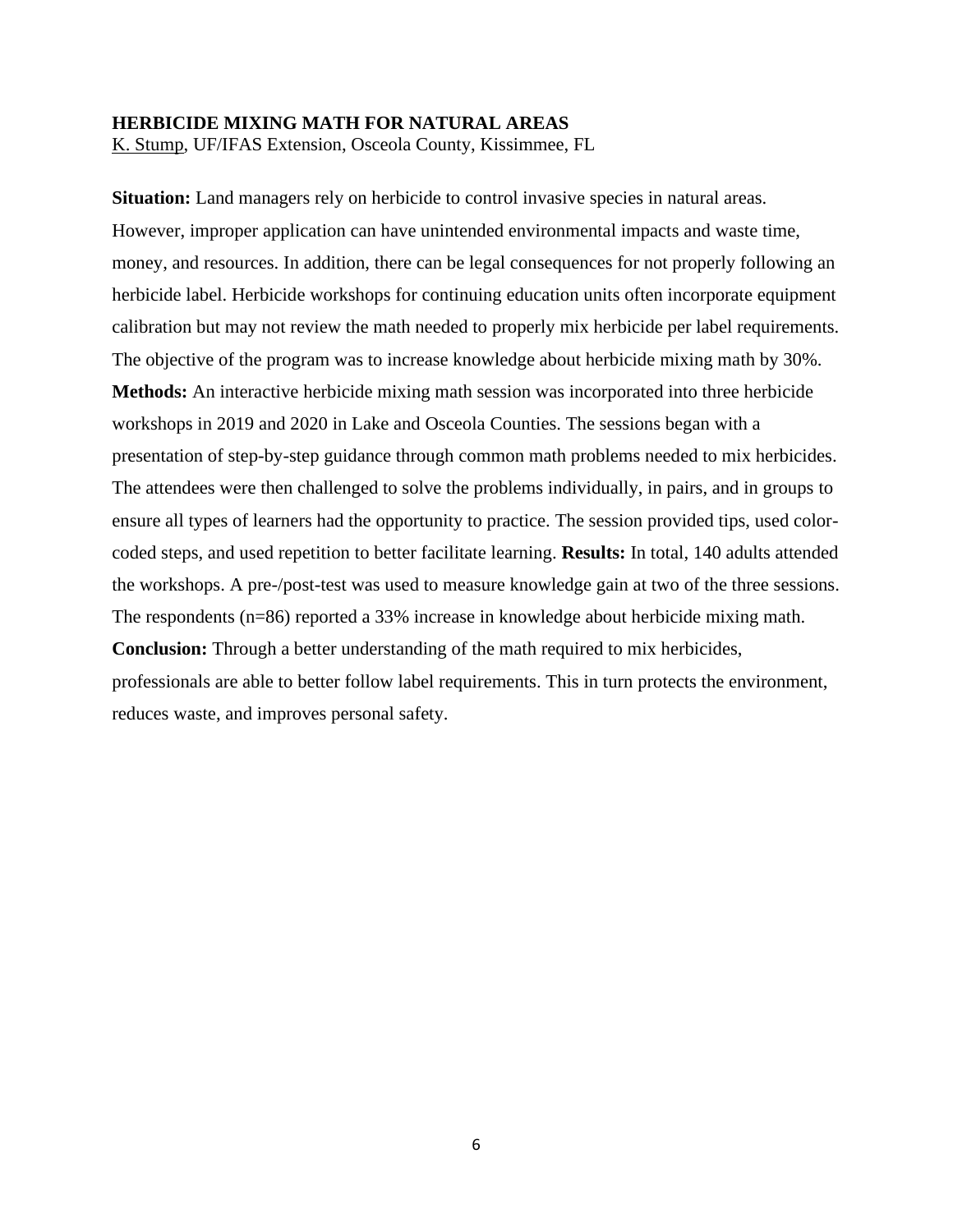# **RESTORING A 1920'S GOLF COURSE INTO AN ECOLOGICAL PARK: A CASE STUDY OF THE ROLLING HILLS**

T. McIntyre, MS, CEP, University of Florida IFAS Extension Seminole County, Sanford, FL, USA and K. McCormick, University of Florida IFAS Extension Seminole County, Sanford, FL, USA

**Situation:** The Rolling Hills Park project is a Florida Communities Trust (FCT) grant to convert a non-operational golf course to a passive park. Seminole County purchased the 98-acre golf course in August 2018 and maintains the property. The goal of this repurpose project is to apply sound urban ecology design principles to the development of a nature-based recreation park and urban conservation habitat.

**Methods:** Through partnership funding from UF facilitated by the FFL Agent, three UF students (one undergraduate and two master's) developed a plan for the park in summer of 2019. Project aspects included

- selection of commercially available plant species,
- total site soil testing,
- principles for creating habitat
- coexisting with wildlife
- and a master plan of plant communities and recreation amenities to foster a visually pleasing, urban conservation space.

**Results:** Under the direction of the FFL Agent and other advisors the students created a Rolling Hills handbook, which outlined the details of their recommendations. At the end of the semester the results were presented to integral county staff, decision makers and UF advisors. The county staff was very excited about their work and has since integrated the plan into their master-site planning and implementation. Later in 2019 it was provided to county consultants and other key players in the project.

**Conclusion:** The students used the urban ecological model to address both human activities and conservation needs. They did it in a way that was practical and helpful to the county staff, who were grateful and recognized the value of their work at over \$30,000. Additionally, their diligent work will be incorporated into the implementation of the park as the plans are funded annually through the county's capital improvements budget. The FFL Agent will continue to work and collaborate on this project.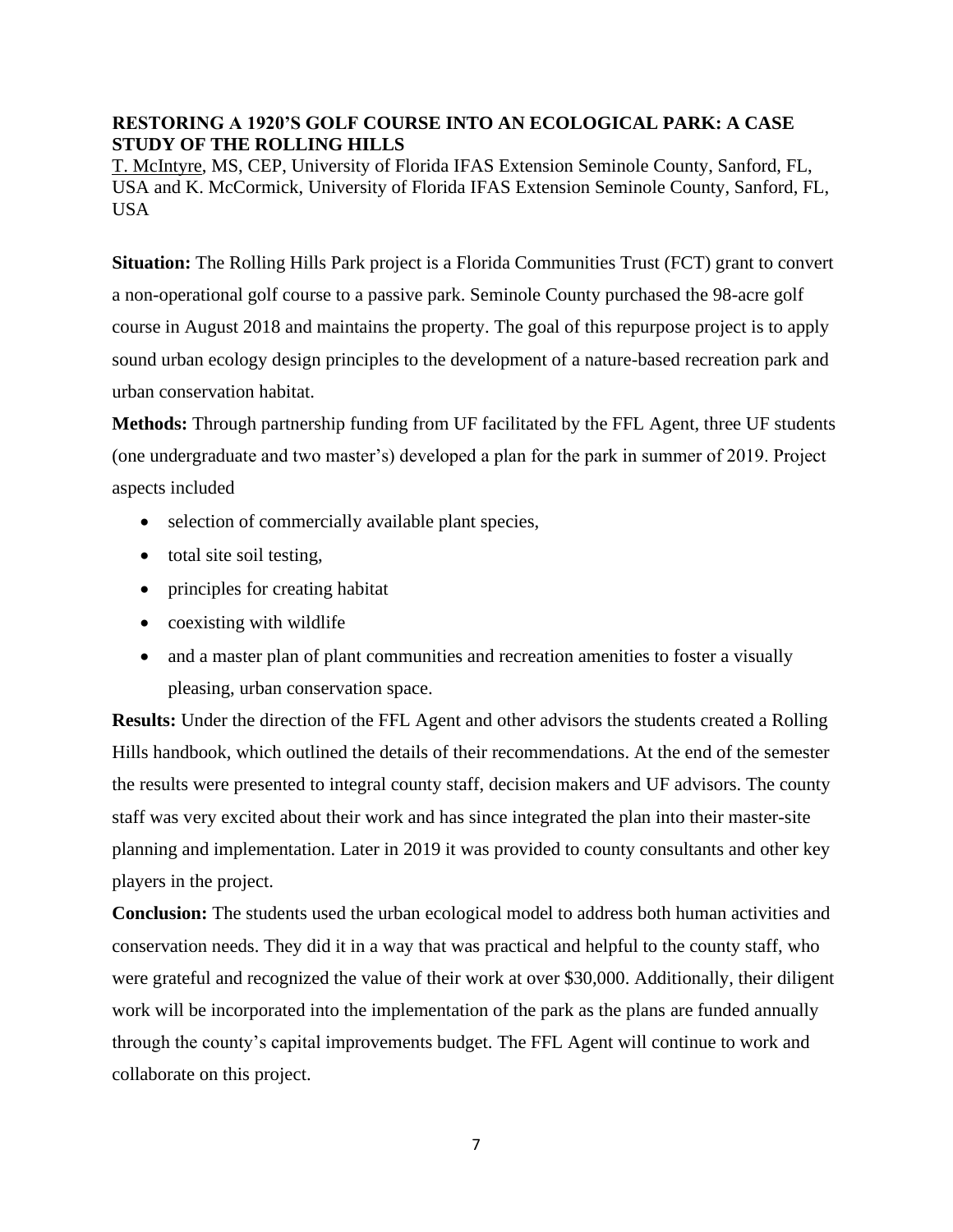# **CREATIVE COLLABORATION BRINGS MULTIPLE IMPACTS TO CLIENTS** Tiare Silvasy, Virgilia Zabala, John Roberts UF/IFAS Extension Orange County, 6021 S. Conway Rd. Orlando, FL 32812

**Situation:** Extension programs that utilize a systems approach by combining horticulture and physical well-being can multiply impacts per client. This is especially critical in areas of high population density with a need for environmentally friendly landscaping practices and healthy dietary choice education. Cross-pollination of extension programs can be challenging with the different interests and needs of each program's target audience. Our target audience included residents who are interested in improving their gardens as well as their diets. The objectives of this program were to increase knowledge of Florida-Friendly Landscaping<sup>TM</sup> (FFL) practices, nutrition, and gain confidence in preparing a healthy recipe. **Educational Methods:** UF/IFAS Extension Orange County agents joined forces to implement Guided Garden Tours and Tasting using food to bridge the gap between horticulture and human health. In this program, trained Master Gardener Volunteers guide participants through the Exploration Gardens. The tour emphasizes FFL principles, low-maintenance plants, low-volume irrigation, wildlife and vegetable gardens, and includes a plant clinic visit. The tour culminates in the demonstration kitchen where the Family and Consumer Sciences Extension Agent discusses the nutritional value of vegetables grown in the garden and explains the preparation of three dishes prepared using garden produce. Participants sample the dishes and receive an in-house designed recipe card. **Results:** Post-survey results (n=30) show 100% of participants reported increased knowledge of plant identification, 96% increased knowledge about FFL principles and efficient irrigation practices, 96% increased nutrition knowledge related to the vegetables presented in class, and 100% felt they could prepare the recipes at home. **Conclusion:** Innovative approaches can efficiently reach the large population in Orange County to address the concerns of environmental degradation, obesity, and disease. Using food to bridge the gap between disciplines, clients can simultaneously learn to adopt environmentally friendly landscaping practices and incorporate more healthy foods into their diets.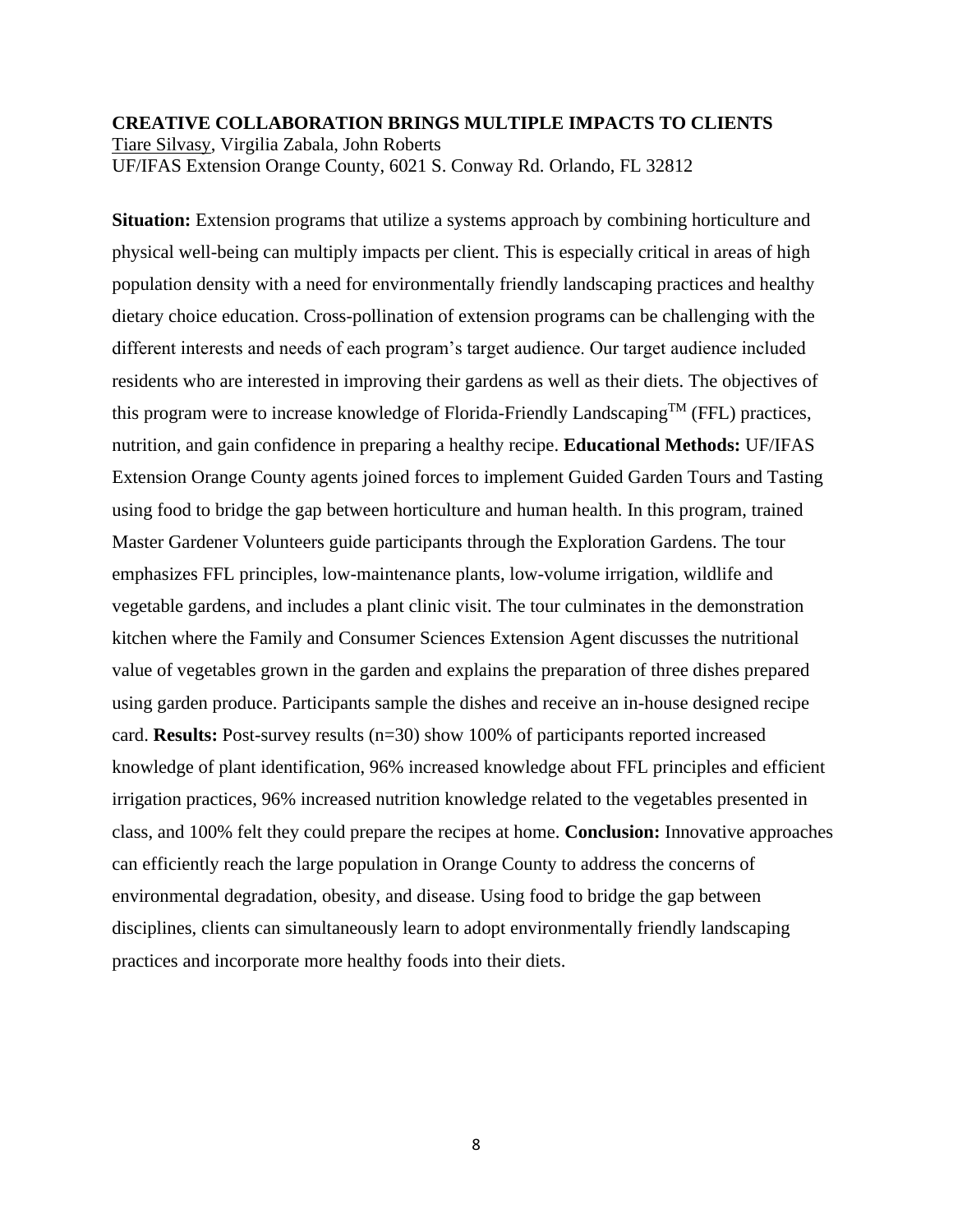# **MANAGING NUTRIENTS IN A WILD & SCENIC RIVER BASIN: PROVOKING BEHAVIOR CHANGE IN RESIDENTIAL FERTILIZER USERS**

T. McIntyre, MS, CEP, University of Florida IFAS Extension Seminole County, Sanford, FL, USA and Dr. T. Fullerton University of Florida IFAS extension Seminole county, Sanford, FL, USA

**Situation:** Seminole County (SC) is home to the Wekiva Springs River, a National Wild & Scenic River and an Outstanding Florida Waterbody, and the St. Johns River, which includes the oxbow Lakes Harney, Monroe and Jesup. These waterbodies *are all impaired by nutrients*. These water resources are economically and environmentally tied to the area through recreation, property values, wildlife support and aquifer recharge. Research on the Wekiva Springs Basin shows 26% of all nitrate entering the basin was from urban turfgrass fertilizer.

**Methods:** September 2018 – May 2019 the Florida-Friendly Landscaping team taught Fertilizer Workshops. Workshops targeted homeowners and HOA's, offered a free bag of fertilizer and educated participants on Best Management Practices (BMP's) for residential landscapes.

**Results:** Byway of mass media and 27 classes, 17,454 people were educated about fertilizer BMP's; of those, 288 completed reflective post-surveys which revealed 97.2% increased their knowledge on the impacts stormwater (including fertilizer run-off) has on local waterbodies, 98.8% intended to use the information to fertilize their yard appropriately, and 95.3% were more confident they could fertilize appropriately. In a 6 month follow up survey, 86.1% of 129 participants reported they were currently using BMP's or had recommended BMP's to their landscaper as a result of the fertilizer workshop.

**Conclusions:** These educational efforts resulted in data that shows significant behavior changes which seeks to reduce local levels of nitrogen and phosphorous, pollutants that lead to harmful algae blooms and impairments. Participants better understand sources of water contamination resulting from fertilizer misuse and have acted to change those behaviors.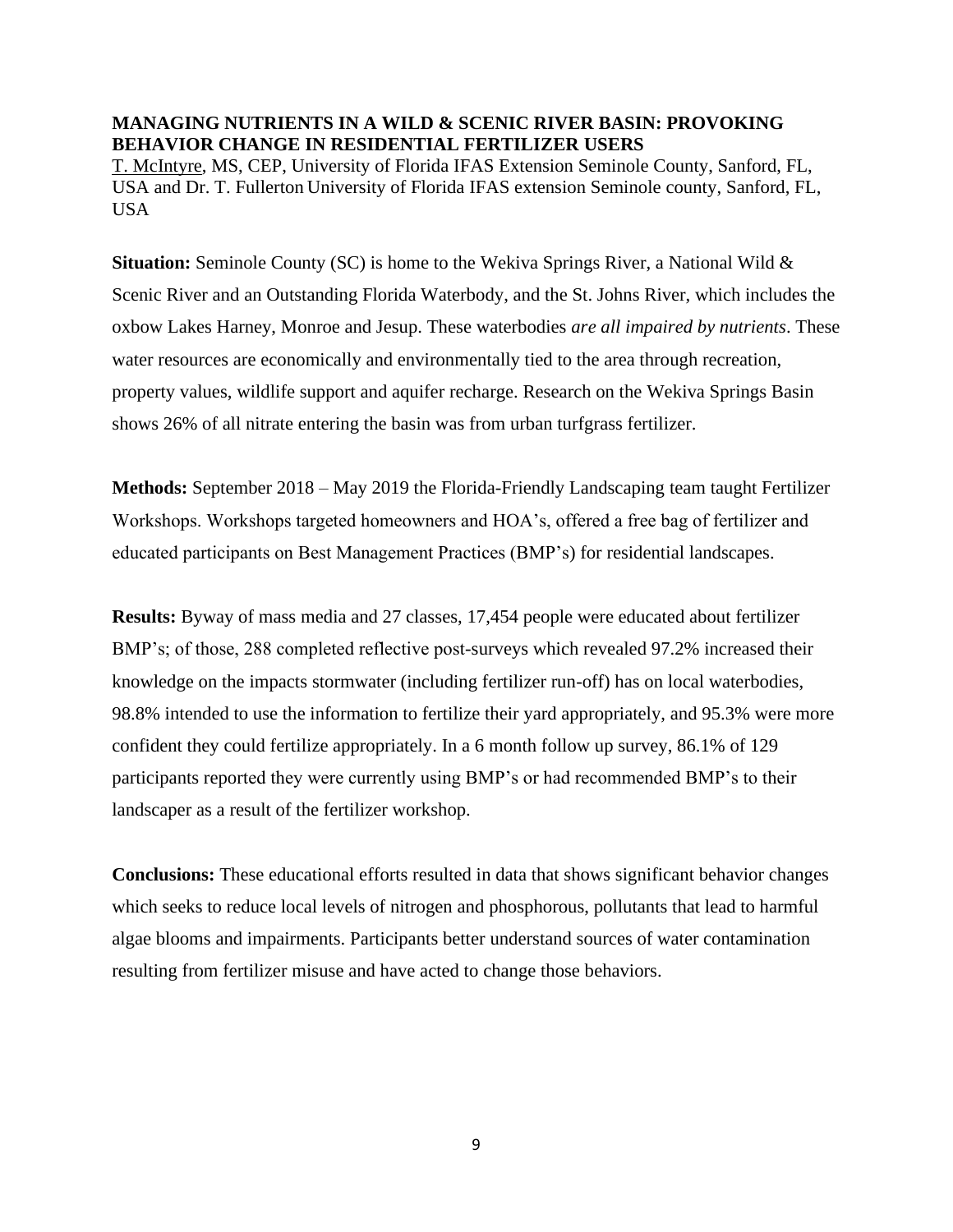# **FLORIDA MASTER GARDENER VOLUNTEERS' EXPLORATION OF FOOD SYSTEMS IN SOUTHERN ITALY PRODUCES STATEWIDE IMPACT**

T. Freeman, UF/IFAS Extension St. Johns County, St. Augustine, FL W. Wilber**,** UF/IFAS Extension**,** Center for Land Use Efficiency, Gainesville, FL

**Situation:** An important aspect of supporting Florida's agricultural industry is creating awareness and appreciation of food systems among citizens. Studying food systems internationally provides a unique opportunity to learn new information that Extension agents and Master Gardener Volunteers (MGV's) can share with clientele to support UF/IFAS Extension High-Priority Initiative 1 (cultivate citizen awareness of food systems and sustainability of production systems and alternatives). **Objective:** To provide an international food systems educational opportunity for Florida MGV's, where participants increase their knowledge of agritourism, fruit production, and alternative fruit crop selection for Florida. **Methods:** Explore and study food systems in Southern Italy, including agricultural enterprises in pomegranate, lemon, apple, olive and wine production; botanical gardens and other edible landscapes. Other areas of concentration included sustainability, cultural methods, and integrated pest management. **Results:** On-site focus group revealed an increase in knowledge and awareness of sustainable agricultural practices. Of the 31 MGV's who participated in the Food Systems Tour of Southern Italy, 74% (N= 23) responded to a 2 month post-trip survey, revealing an average increase of horticultural knowledge between 68%-88%, depending on the site visit. 100% of the 20 who responded to a 5 month post-trip survey, shared information they learned with others, including other MGV's, community members, friends, family and extension clientele. They reported sharing information about crops, sustainable horticulture practices, agrotourism, Mediterranean diet and food preparation, wine, and alternative crop techniques via workshops, videos, extension publications, PowerPoints, consultations, plant clinics, phone desk, and planting crops studied on tour. 50% of participants reported an increase in their local food purchasing practices. **Conclusion:** MGV's shared their gained knowledge with Floridians throughout the state. Sharing their global experiences with fellow volunteers and clientele can help disseminate information to bring more awareness of food systems, agrotourism, and potential for alternative fruit crop selection in Florida.

10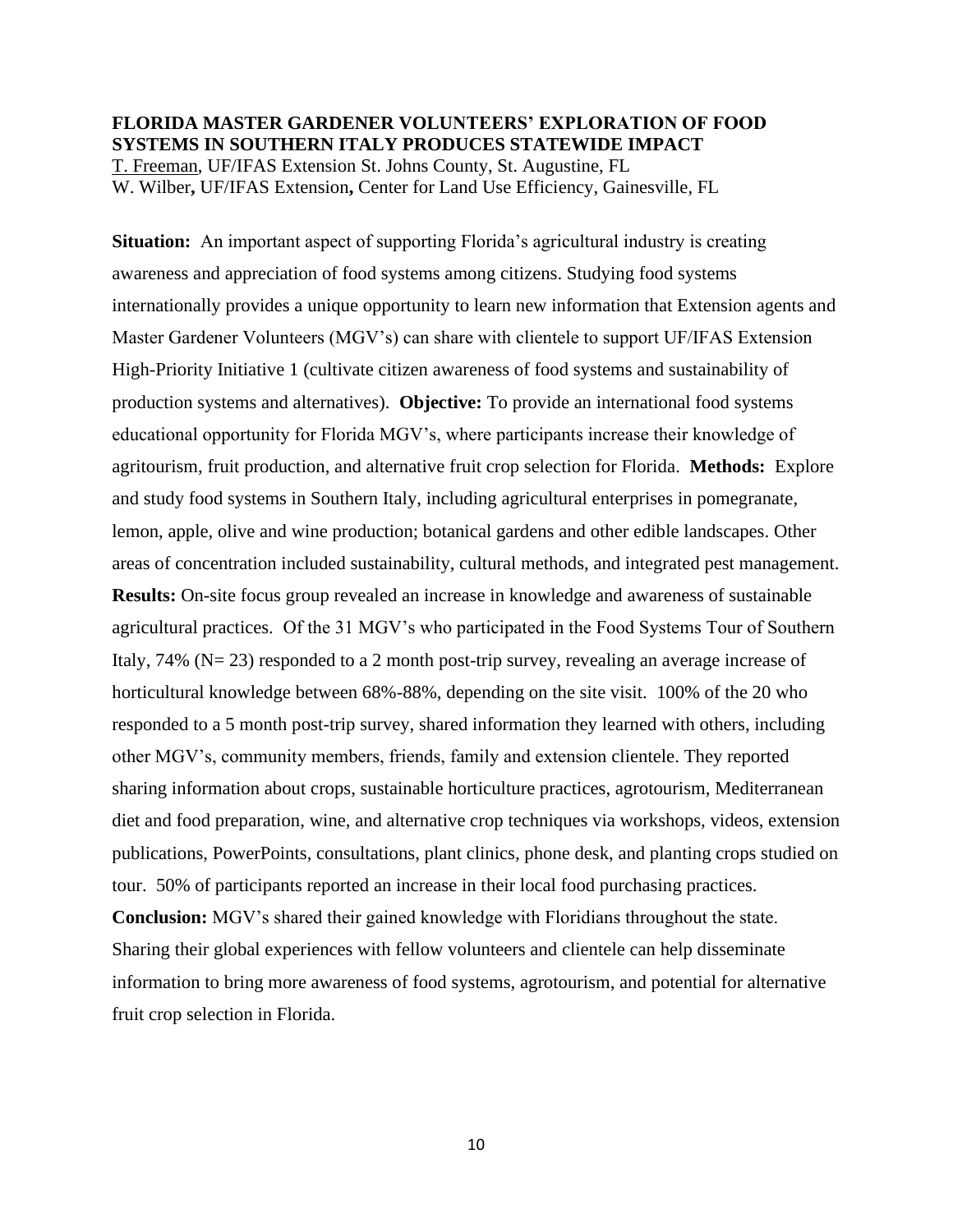## **LANDSCAPING FOR LIVESTOCK**

Maxine Hunter\*, Caitlin Bainum\*<sup>2</sup>

- <sup>1.</sup> UF/IFAS Extension Marion County Horticulture Agent
- <sup>2.</sup> UF/IFAS Extension Marion County Livestock Agent
- Corresponding author: [Maxine32666@ufl.edu](mailto:Maxine32666@ufl.edu)

Marion County, FL is home to the "horse capital of the world" with 350,000 acres of pasture land used for livestock. With that comes yards, fence rows, and other landscaping features that are often accessible to livestock. Lack of knowledge regarding toxic plants to livestock may cause unintentional health consequences to animals and could lead to higher costs associated with health care of those animals. The large number of equine enthusiasts, who place great value on landscaping and horse health are a prime example of the need for extension education The UF/IFAS Extension Marion County horticulture and livestock agents teamed up to provide an indepth class training horse owners on various landscape strategies to be both safe for livestock and aesthetic for their properties. Topics also included Florida-Friendly Landscaping principles such as soil testing, proper irrigation, runoff prevention, and correct plant selection. Fifteen property owners attended the workshop and survey results suggest: 100% intend to soil test prior to fertilization, 80% could properly identify the proper plants for their landscaping needs, 80% understood proper practices to reduce runoff, protect beneficial insects, and mulch appropriately. The self-reported approximate value of animals if saved from toxic plants as a result of better management and selection was estimated at \$900,000. A second training will be conducted this spring to include advanced topics such as integrated pest management and fertilizer calculations.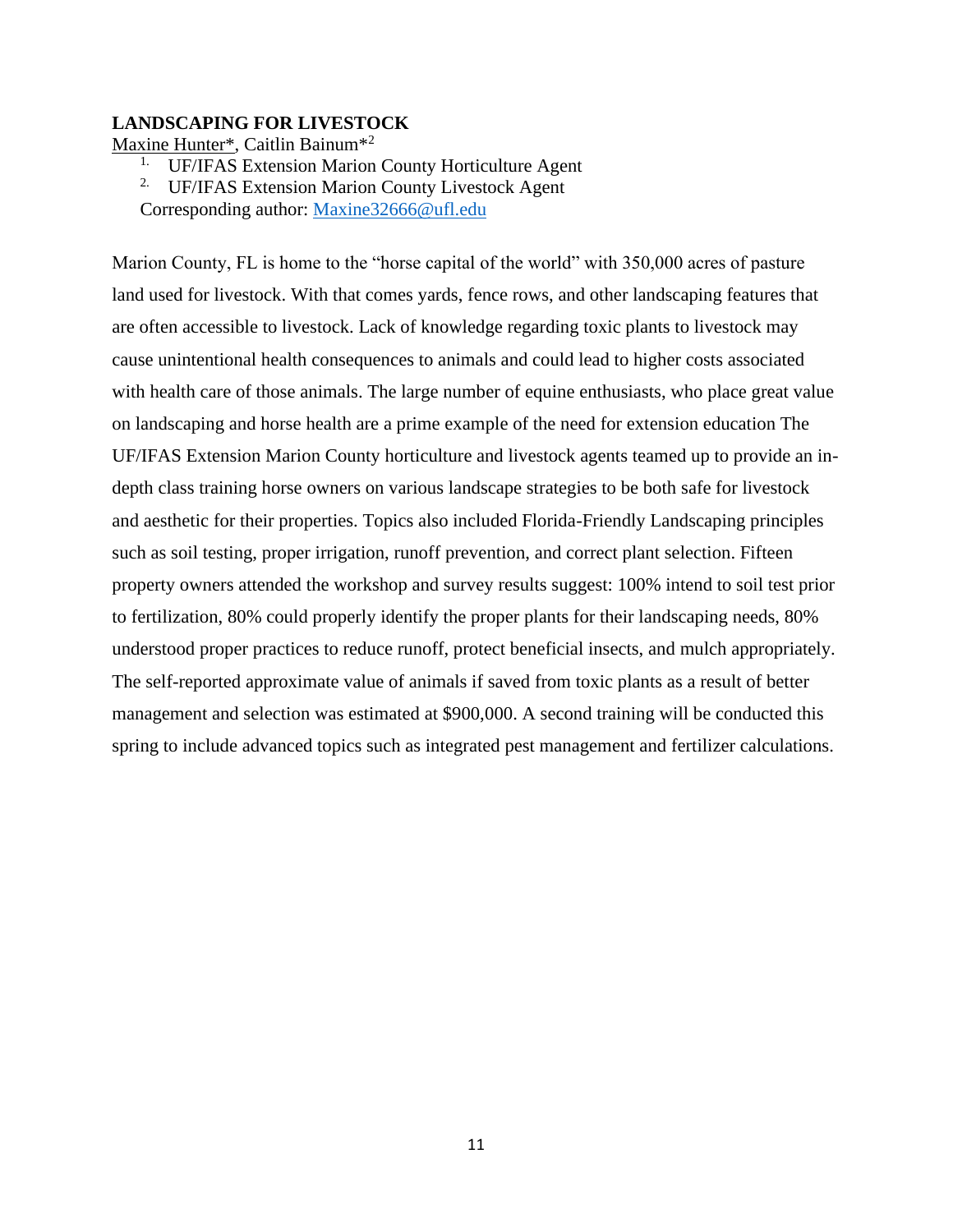#### **PROGRAMS TRANSFORM WATER USE**

L. Sanderson, UF/IFAS Extension, Sumter County, Bushnell, FL

**Situation:** The water resources in Florida are at risk with a 2019 population estimate of 21.48 million people which is growing by almost 1,000 new residents daily. These new residents can exert pressure on Florida's water resources. In Sumter County, the population growth is primarily in The Villages, a 55+ retirement community with approximately 48,000 homes. Expansion of The Villages is growing exponentially. The 2017 population estimate of The Villages is 125,165 residents, average age around 70. While some residents are native to Florida and understand Florida's fragile resources and how to manage irrigation systems, the majority have moved to Florida from other parts of the United States or the world. The largest amount of water being used is on warm season turf in The Villages. Residents set their irrigation controls to run throughout the year. It is a difficult task to reach new residents of The Villages to teach about Florida's fragile water resources and to practice efficient irrigation.

**Methods:** Twenty-four new resident workshops ("Florida-Friendly LandscapingTM for New Residents") were held throughout the year at two locations in The Villages monthly. Participants were informed about efficient watering practices such as how much to water, adjusting for seasonal changes, and calibrating their lawn irrigation.

**Results:** A Qualtrics survey of participants indicated that the number of participants who adjusted irrigation to deliver  $\frac{1}{2}$ " to  $\frac{3}{4}$ " at each irrigation doubled from 19% (n=54) to 38%  $(n=105)$ , with 44%  $(n=91)$  calibrating their irrigation zones. Forty-percent  $(n=164)$  noted their water use decreased. Twenty-five percent of participants (n=103) set their systems on manual and water only as needed.

**Conclusion:** The Florida-Friendly Landscaping™ for New Residents Workshops which reached 806 The Villages residents in 2019 pursues the transformation of water use in the largest population of Sumter County.

12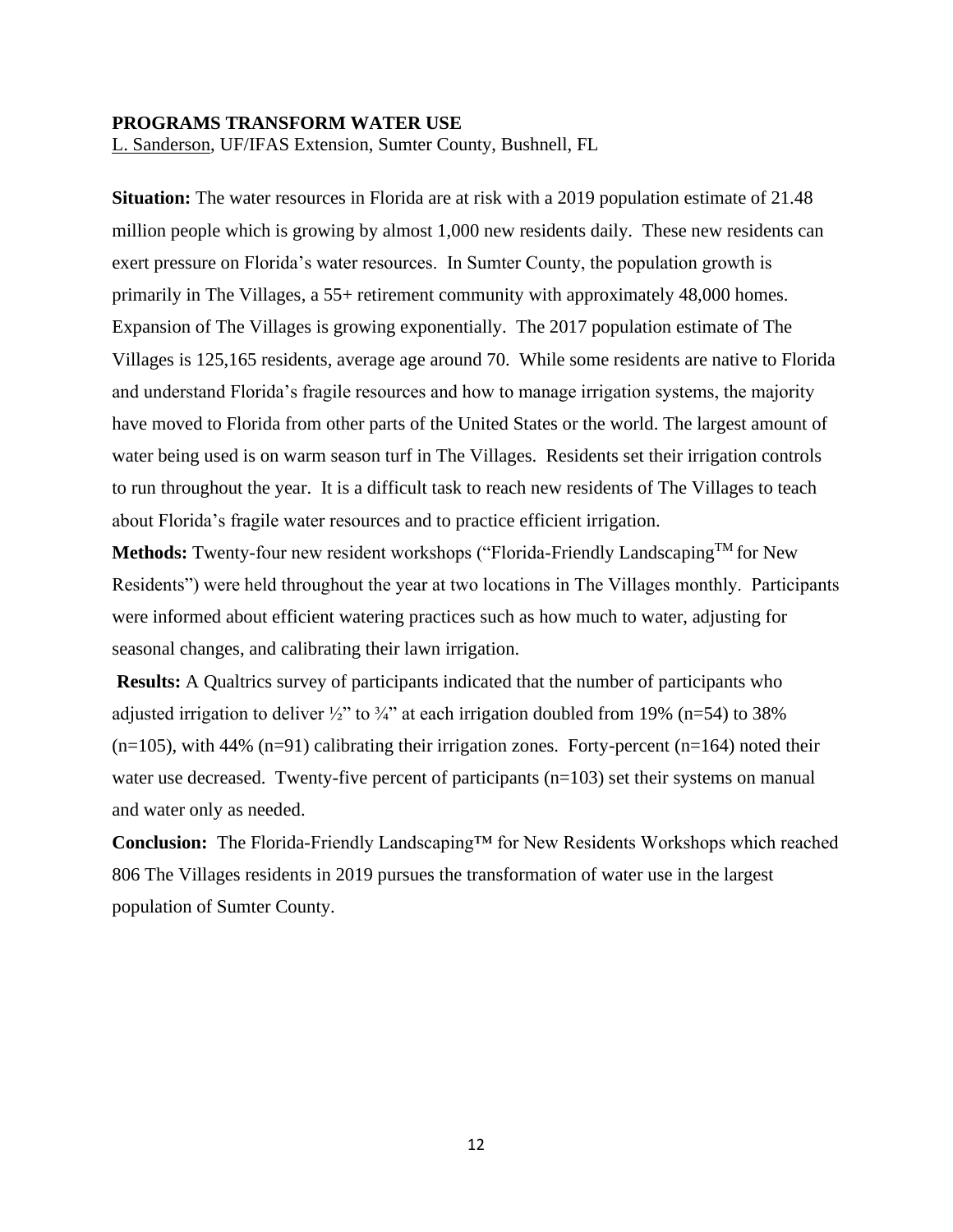### **ENTOMOLOGY DAY CAMPS USED FOR ECOLOGICAL OUTREACH & SCIENCE CAREER EDUCATION**

McCormick, Kaydie, Woodard, Chelsea, McIntyre, Tina, UF/IFAS Extension, Seminole County, 250 W. County Home Road, Sanford, FL

**Situation:** Many of the integrated pest management (IPM) principles used in the home and garden to encourage beneficial insects and reduce pest species are also ecologically sound practices that increase biodiversity and reduce the overuse of chemical pesticides and fertilizers. In order to increase the diversity of the audience given this messaging, two entomology day camps were held over the summer of 2019 to introduce youth to entomology, biodiversity, jobs centered around insects, and environmental principles. Youth ages 9-12 and 13-18 were the target audiences for the two camps. **Objectives**: Youth participating in the day camps gain knowledge on STEM topics related to entomology, biodiversity, and ecology as well as careers in fields related to entomology. **Educational Methods**: Field trips to local landscapes and natural lands trails were utilized to teach youth about ecosystems and introduce them to biodiversity in the environment. Multimedia presentations and insect collections covered topics on biodiversity, insect ecology, and insect IPM. In the teen camp the participants were required to catch insects the first two days of camp in order to learn pinning techniques and how to identify insects to order. **Results**: Of the youth that participated, 100% (30 of 30) showed increased insect identification skills and changes they can make to increase insect biodiversity in their yards. Teens also learned proper pinning techniques for entomological collections and how to care for live insects. Several successes outside of the objectives were also achieved. Two neurodiverse youth showed increased peer to peer ability during and after their time in the camp, with one parent reporting that their child was also better able to cope with touching insects, plants, and other outdoor things. Another teen participated in order to determine her major area of study in college and decided on Environmental Sciences after participating in camp. **Conclusion**: Offering an entomology day camp opened an opportunity for Seminole County youth to learn about insects and greater ecological concepts. While the youth gained basic knowledge on these concepts, they were also introduced to potential careers in science and

learned IPM concepts they can use into adulthood

13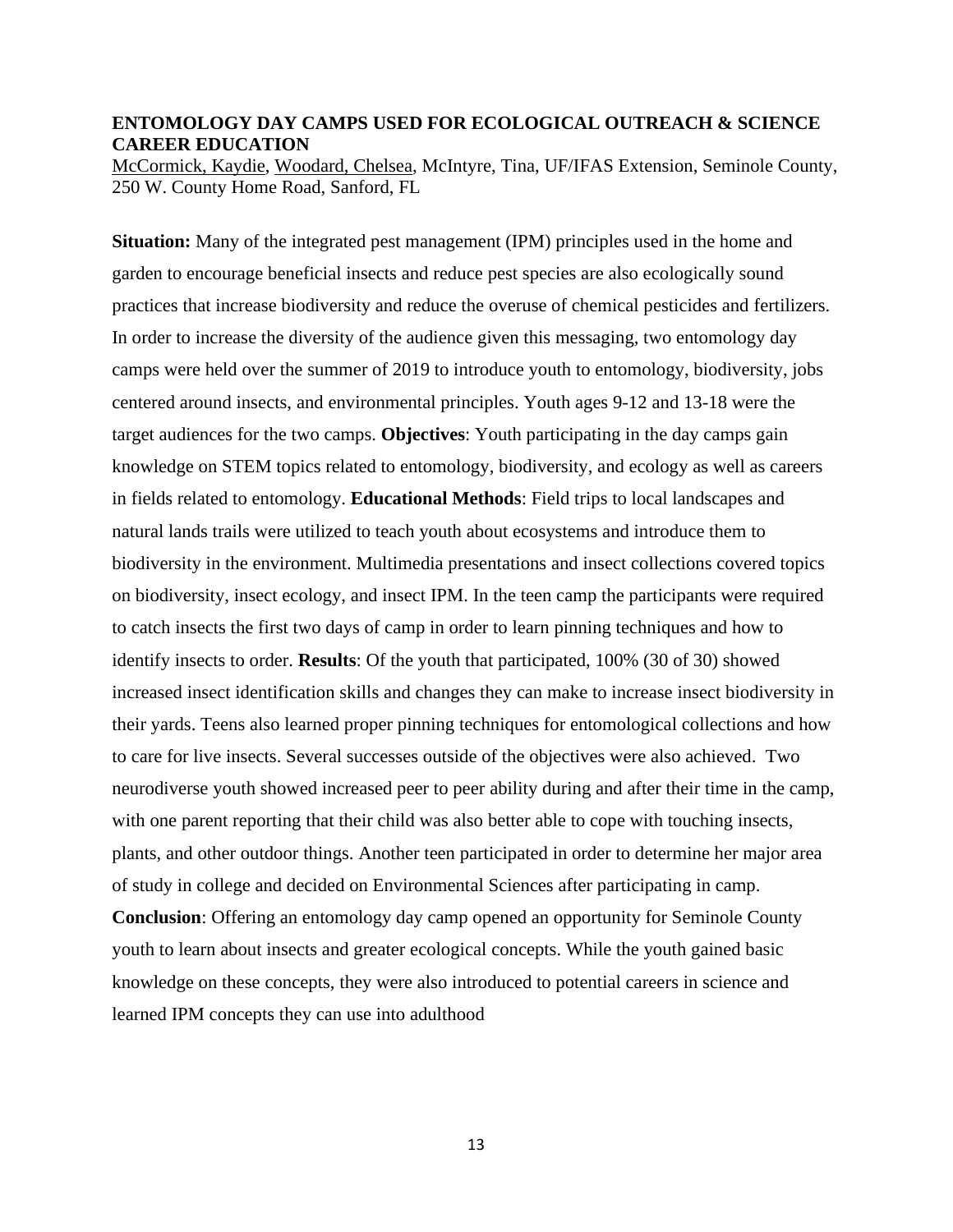# **INCREASING ACCESSIBILITY TO FRESH PRODUCE IN URBAN FOOD DESERTS IN VOLUSIA COUNTY, FLORIDA.**

J. Sewards, University of Florida/IFAS Extension, Volusia County, DeLand, Fl.

**Situation**: Many communities search for ways to increase access to fresh produce as a way to improve overall health outcomes and build a sense of community. The Derbyshire community in Volusia County, (the 32117 zip code of Daytona Beach) has a median household income of \$25,571; 48% below the median income of Florida and large grocery stores are more than one mile away. Spring Hill (DeLand, Fl.) has a poverty rate of 37.4% and a median income of \$21,633 which is below Derbyshire Place. Similarly, no grocery stores within one mile offer fresh produce. As defined by USDA, a food desert is an area "with limited access to supermarkets, supercenters, grocery stores, or other sources of healthy and affordable food may make it harder for some Americans to eat a healthy diet." **Methods**: UF/IFAS Extension, Volusia County is partnering with both communities to help overcome the lack of access to produce by providing education for creating community gardens. Derbyshire Place offers an ideal situation to reach the community with a variety of programs from cooking to gardening to sewing that provide motivations to visit there. Consequently, residents are more likely to rent a garden plot and raise at least some of their own produce. **Results**: A collaboration among UF/IFAS Extension, leadership at Derbyshire Place and ten community partners, built thirty-six 48-square foot beds and 10 vertical hydroponic towers. Over \$41,000 was raised to complete the garden in 11 months. At Spring Hill, over \$31,000 was raised in cash and in-kind contributions to create thirty-six 32-square foot beds. **Conclusion**: These gardens represent public/private collaborations involving governments, public universities and private donors from throughout Volusia County. Creating urban food systems requires partnerships to build capacity, foster community and economic development; and address food security, nutrition and human health issues in underserved communities.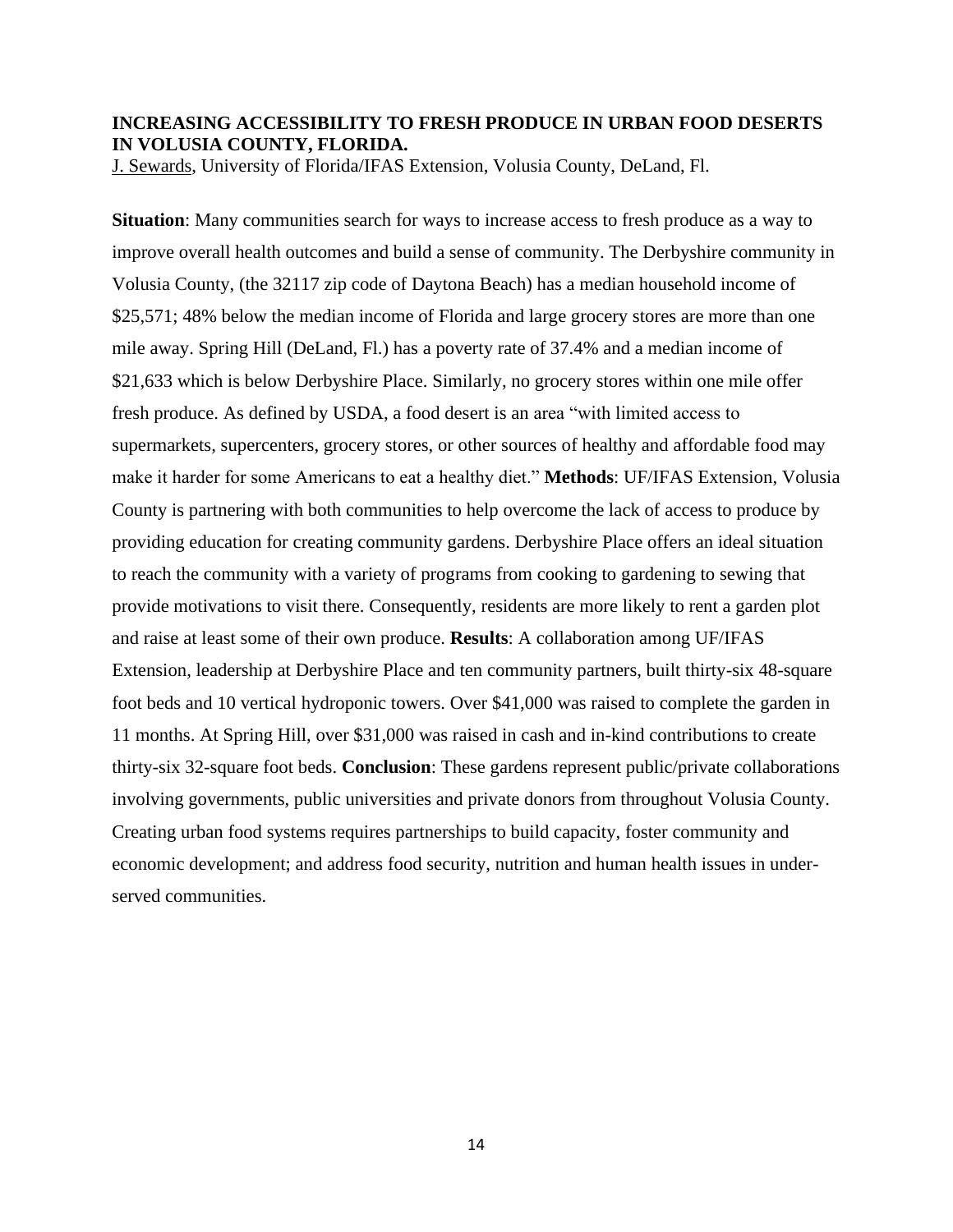# **TO COMPARE SOIL MOISTURE SENSORS USE VS ROUTING WATER SCHEDULE ON SOD FARMS**

G. Ricketts, UF/IFAS Extension, Osceola County, Kissimmee, FL.

### **Objective:** To reduce water use by 10% on sod farms

**Situation:** Sod production increased in Osceola County each year. According to Florida Department of Agriculture and Consumer Services, about 9808 acres of sod irrigated in 2016 and a projection of 11,353 acres will be irrigated in 2020 (https://fdacs-fsaid.com). Many are new producers while others increase acreage of production. All these sod producers irrigate and fertilize fields based on schedules without having any idea of the soil moisture level.

**Methods:** Two soil sensors were installed on a 40-acre field of zoysia grass. Irrigation applications were made based on readings from soil moisture sensors. Routine watering schedule carried out on neighbouring 40-acre plot. Rain gauges were installed to keep track of how much water applied to the field. Gallons of water applied routinely compared to gallons applied based on water sensor readings. Water application recorded every 10 days for 90 days. Two producers meeting conducted to educate and share results.

**Results:** An inch of water applied on 40-acre plot without sensors every 10 days. An inch of water per acre equals 27, 154 gallons/acre. Therefore, a 40-acre sod plot consume 1,086,172 gallons of water per irrigation event. The 40-acre plot without sensors were irrigated 5 times between April and June. Water consumption during those months was **5,430,860** gallons (5 x1,086,172 gallons). Plot with soil sensors irrigated 3 times at onset of turf stress. The 40-acre plot with sensors consumed 3 x 1086,172 gallons of water totalling **3,258,516** gallons. There is a 40 % difference (N=**2,172,344)** in gallons of water saved between plots with sensors and those without sensors. **Conclusion:** The summer months were rainy, therefore there weren't many opportunities for us to water based on sensors alerts.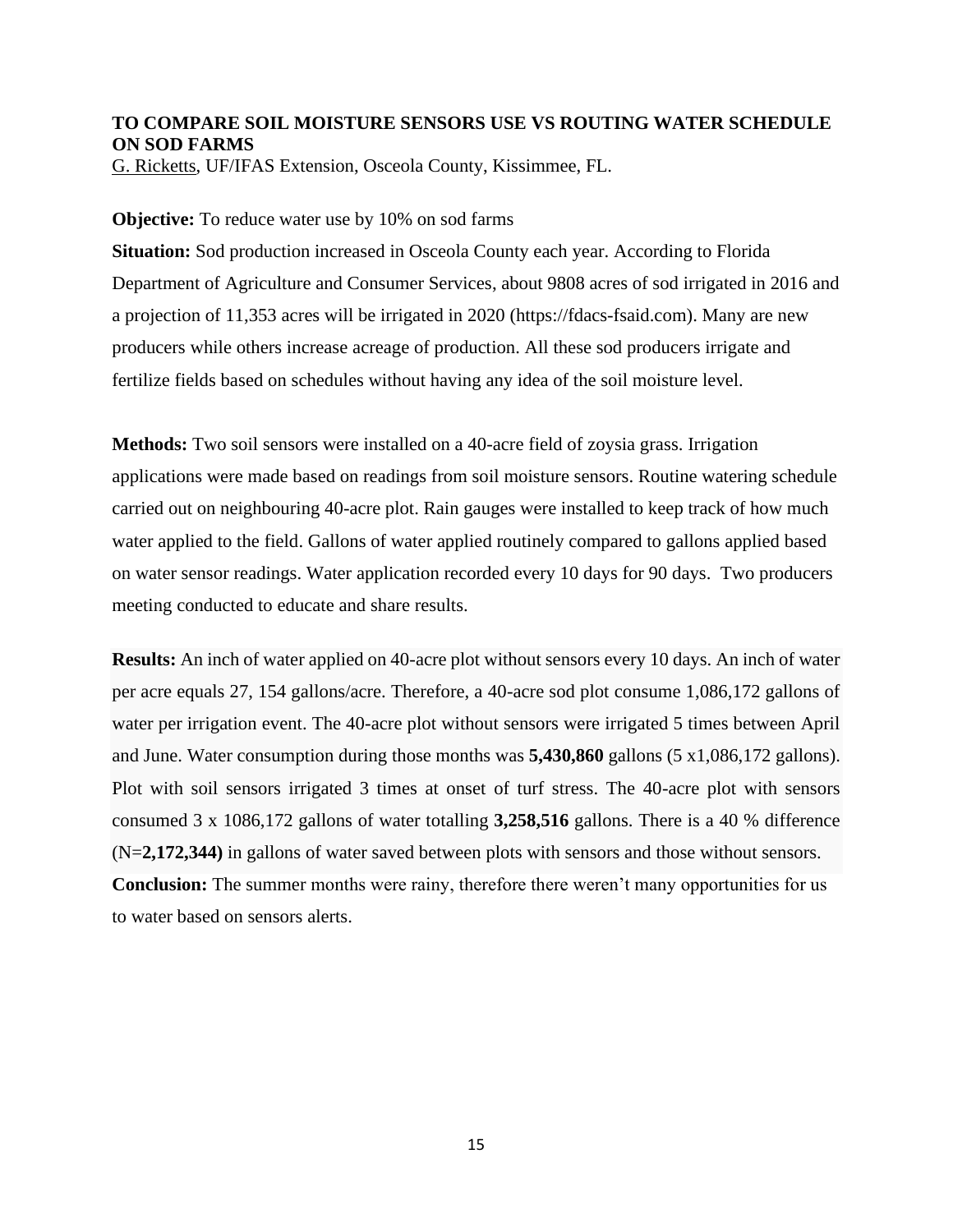# **IMPROVING FUNCTIONAL FITNESS AND REDUCING RISK OF SARCOPENIA IN OLDER ADULTS.**

W. Lynch, UF/IFAS Extension, Putnam County, East Palatka, FL.

Situation: Florida's 65 and older population is 19.9%<sup>1</sup> and is estimated to reach 32.5% by  $2030^2$ ; 23.2% of Putnam County<sup>3</sup> residents are ages 65 or older. Aging is often associated with a decline in muscle mass (sarcopenia). Declining muscle mass "is one of the most important causes of functional decline and loss of independence in older adults.<sup>4</sup>" Strength training is "one of the most effective preventive measures to delay the onset of sarcopenia.<sup>5</sup>" The Physical Activity Guidelines for Americans recommend older adults get two or more days per week of strength training. StrongBodies<sup>™</sup> is a strength training program designed for older adults, modeled after the StrongWomen™ program from Tuft's University. The program objective is to improve muscular strength and flexibility in older adults. **Methods:** Since 2018, StrongBodies™ has been implemented seven times with a total of 59 participants. The eight-week program targets all muscles groups, flexibility and balance and meets at least twice a week for one-hour sessions. Participants' muscular strength and flexibility were evaluated using weekly strength tracking charts for eight exercises and a pre and post Senior Fitness Test which includes activities measuring functional movements (bending, lifting, reaching, standing and walking). **Results:** 56% (25/45) improved strength in at least five of the eight strength training activities measured; 62% (28/45) improved in at least four, and 76% (34/45) improved in at least three. The pre and post Senior Fitness test was completed by 44 participants. Of these participants, improvements were made in the following tests: Chair stand 66% (27/41), Arm curl 74% (31/42), 6-minute walk test 72% (13/18), Sit and reach 77% (30/39), Back scratch 75% (27/36), 8-ft get up and go (34/41). **Conclusion:** StrongBodies™ is an effective strength training program to reduce risk of sarcopenia and improve functional fitness in older adults.

<sup>1</sup> <https://www.ncbi.nlm.nih.gov/pubmed/24951975>

<sup>2</sup> <https://acl.gov/sites/default/files/programs/2016-11/Florida%20Epi%20Profile%20Final.pdf>

<sup>3</sup> https://www.census.gov/quickfacts/fact/table/putnamcountyflorida,US/AGE775218

<sup>4</sup> <https://www.ncbi.nlm.nih.gov/pmc/articles/PMC4066461/pdf/nihms588910.pdf>

<sup>5</sup> <https://www.ncbi.nlm.nih.gov/pubmed/24951975>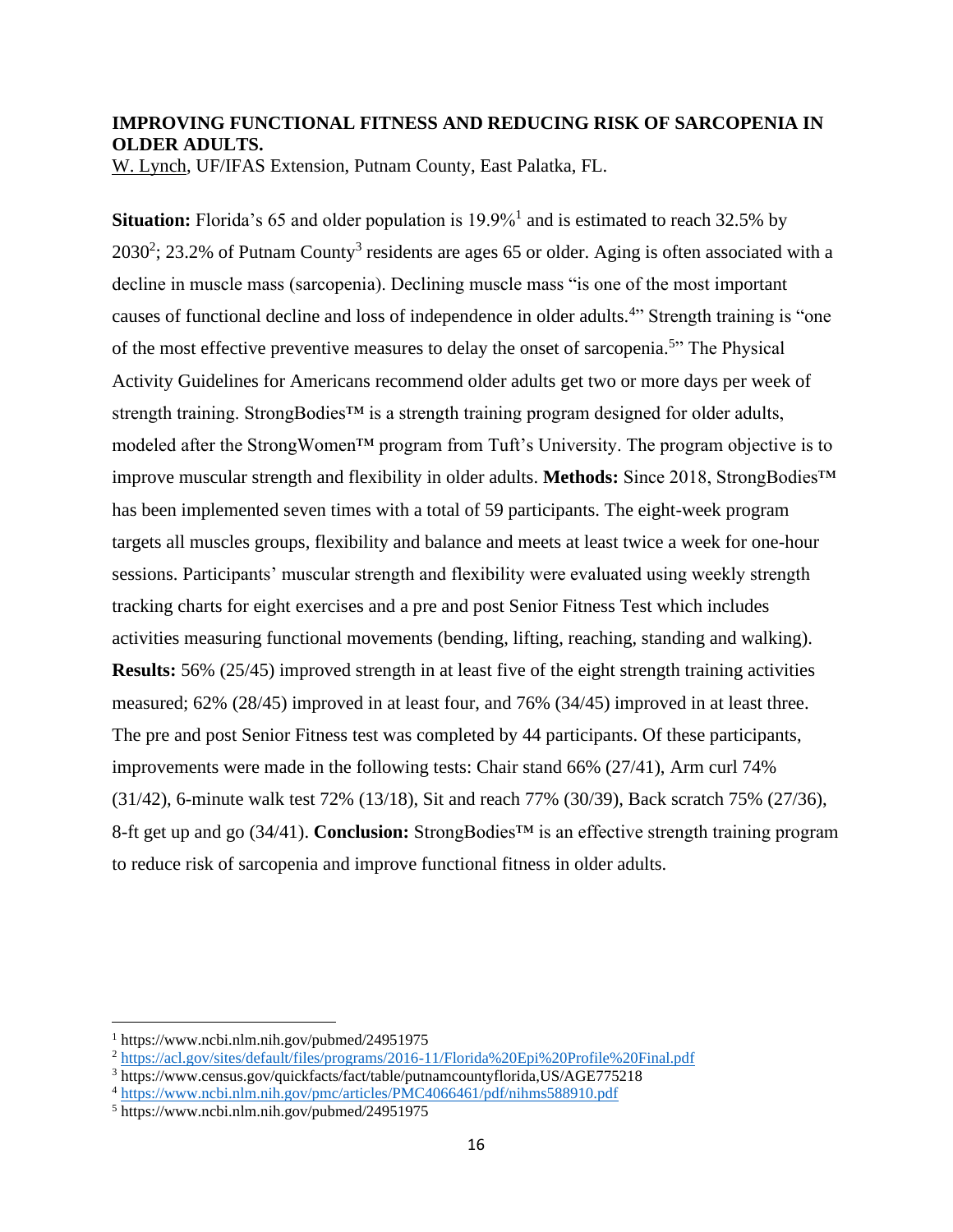# **IMPROVING CULINARY SKILLS THROUGH THE COOK SMART, EAT SMART PROGRAM.** V. Zabala, UF/IFAS Extension Orange County, Orlando, FL.

**Situation:** In general, foods prepared away from home provide more calories, sodium, and saturated fats than foods prepared at home**.** The Food & Drug Administration reports that for the average adult, eating one meal away from home each week translates to a two pound weight gain per year. Lack of knowledge and skills in planning, shopping, and preparing healthy meals can lead to increased eating away from home. UF/IFAS Extension Orange County adapted and piloted North Carolina's Cook Smart, Eat Smart curriculum to equip adults with basic cooking skills and nutrition knowledge. Objective: Increase participants' knowledge, self-efficacy, and intention of preparing healthy meals at home. **Methods:** The series consisted of four 3-hour sessions. Through lecture, recipe demonstration and hands-on food preparation, participants learned a variety of healthy cooking techniques and skills. These included knife skills, roasting, baking, grilling, and preparing packet meals. Participants worked in groups to prepare recipes that were sampled by all. **Results:** Fifteen individuals completed the series and post survey. 100% of respondents indicated increased knowledge in food preparation skills and cooking techniques not previously used, 100% were somewhat confident or very confident in their ability to prepare healthy meals, and 100% (of n=3 who were not already doing this) intended to prepare more meals at home and use healthy cooking methods more often. **Conclusion:** Equipping individuals with the conceptual nutrition knowledge is only as effective as the participants' ability to put knowledge into practice. Through the Cook Smart, Eat Smart series participants acquire technical expertise and practice, thus increasing knowledge, skills, self-efficacy, and intention to prepare and consume healthier foods at home. This simple behavior change can help participants manage their weight and prevent associated health conditions.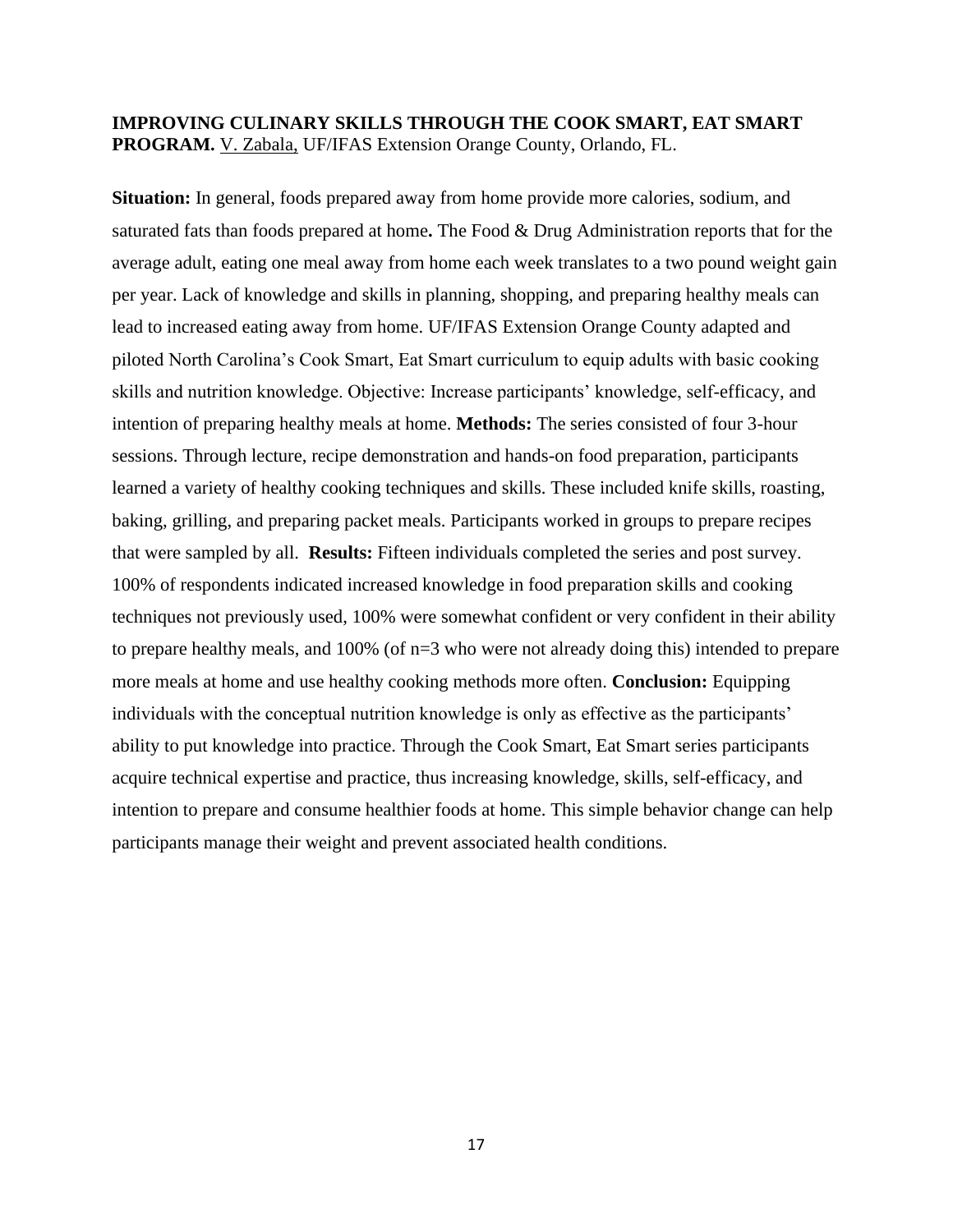#### **AGING WELL IN FLORIDA, A TRI-COUNTY APPROACH**

L. Duncan, UF/ IFAS Extension Sumter County, L. Spence, UF/IFAS Extension Marion County, M. Wilchcombe, UF/IFAS Extension Lake County.

**Situation:** The population in The Villages Florida continues to grow. Following a series of programs called Sharing Wisdom, the tri-county Family Consumer Sciences team had requests for additional topics to be added. Sharing Wisdom included six, one hour classes on topics related to wellness and aging. Participants expressed interest in having more in-depth information to make decisions related to fall prevention, staying in their homes, organizing their homes and untitled property. Due to the trend towards wanting to "declutter," a three-hour session was offered on organizing and completing needed documents in the home, selecting untitled property to keep as they downsize and how to properly care for items. When participants were introduced to "A Matter of Balance," a program on fall prevention, many expressed interest and Agents became trained to conduct the program. **Methods:** Four, three-hour classes were held throughout the area related to organizing and care of property. Over 200 people participated in these classes. One "Matter of Balance" series was started. An additional Sharing Wisdom series (6 classes) was offered. Self-reporting post program surveys were conducted. **Results:**  Eighty-five percent of the participants, in all of the programs combined gained new knowledge. In the declutter series, 95% of the participants set written goals to utilize the knowledge gained. Agents continue to collect information regarding the needs of the clientele for future programming and re-evaluate the program. **Conclusion:** Feedback from participants is necessary in designing future programs and evaluating current approaches. Input from participants can help Agents adapt to the needs of the clientele and provide them with information and skills to maintain their independence and live a healthy as they age.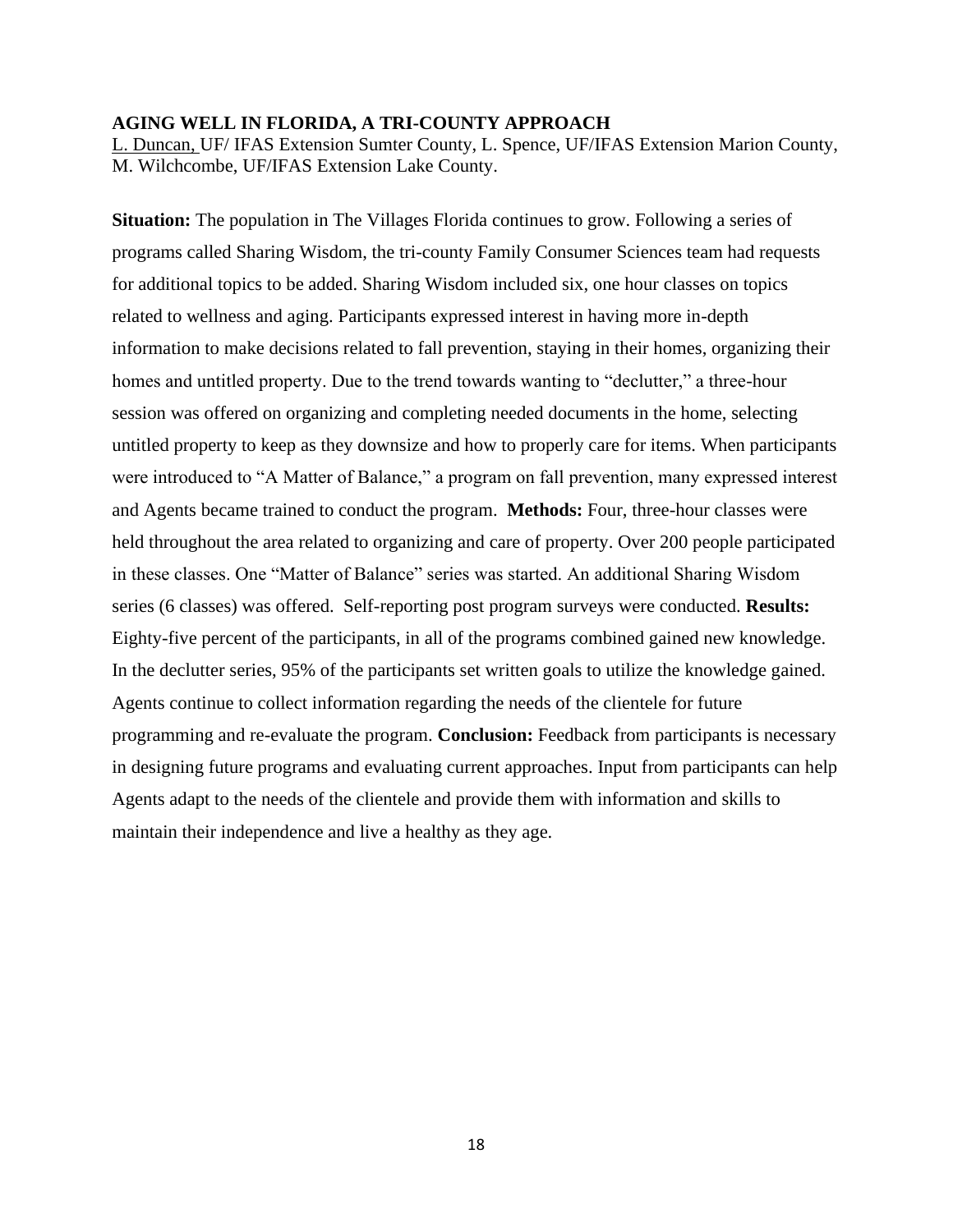### **DRONE LICENSING CLASSES YIELD SUCESSFUL CANDIDATES AND FURTHER BUSINESS CREATION**

M. Smith, UF/IFAS Extension Sumter, Pasco, Hernando County; BJ Scharf, UF/IFAS Extension Hernando County; KA Taylor, UF/IFAS Extension Sumter County; JS Strickland, UF/IFAS Extension Osceola County

**Situation:** Anyone operating a drone for commercial purposes must possess an Unmanned Aerial System (UAS) Certificate through the Federal Aviation Administration (FAA). The test that they must pass is called a Part 107 Exam. Our objective was to increase drone prep students' knowledge of Part 107 (drone) subject matter by 80% when measured via pre/posttest. In addition, the passing rate of the UAS certificate would be 80% when measured by a one-month follow-up survey. **Methods:** We designed a two-day course utilizing various instructional methods to teach participants required Part 107 Exam subject matter. Topics included FAA regulations, airspace classification, weather, radio communications, airport operations, aeronautical decision-making, and emergency procedures. **Results:** A total of 20 people completed the UF/IFAS Drone Exam Prep course held in Hernando and Osceola Counties. Pre/posttests showed class participants had a 1.02 fold increase in knowledge (n=20). 100% of course participants who attempted the FAA Part 107 Exam successfully passed and now hold an UAS Certificate (n=16). Follow-up surveys of participants were conducted with 10 responding (50%). Of respondents, 90% felt adequately prepared to take the Part 107 Exam after the UF/IFAS Drone Prep course and 70% believed that the UAS Certificate will aid in a career or financial advancement. **Conclusion:** The FAA stated, "Non-model activities may require almost 350,000 RPs in 5 years, a three-fold increase, providing tremendous opportunities for growth in employment associated with commercial activities of (unmanned aerial systems) UAS". Some participants have furthered their business with the certificate, such as an established photographer that has now entered the lucrative drone photography market. One youth participant started a new drone photography business and has acquired a dedicated client in the Farmers Market. With this program, our programmatically diverse team has attracted an audience that is new to Extension.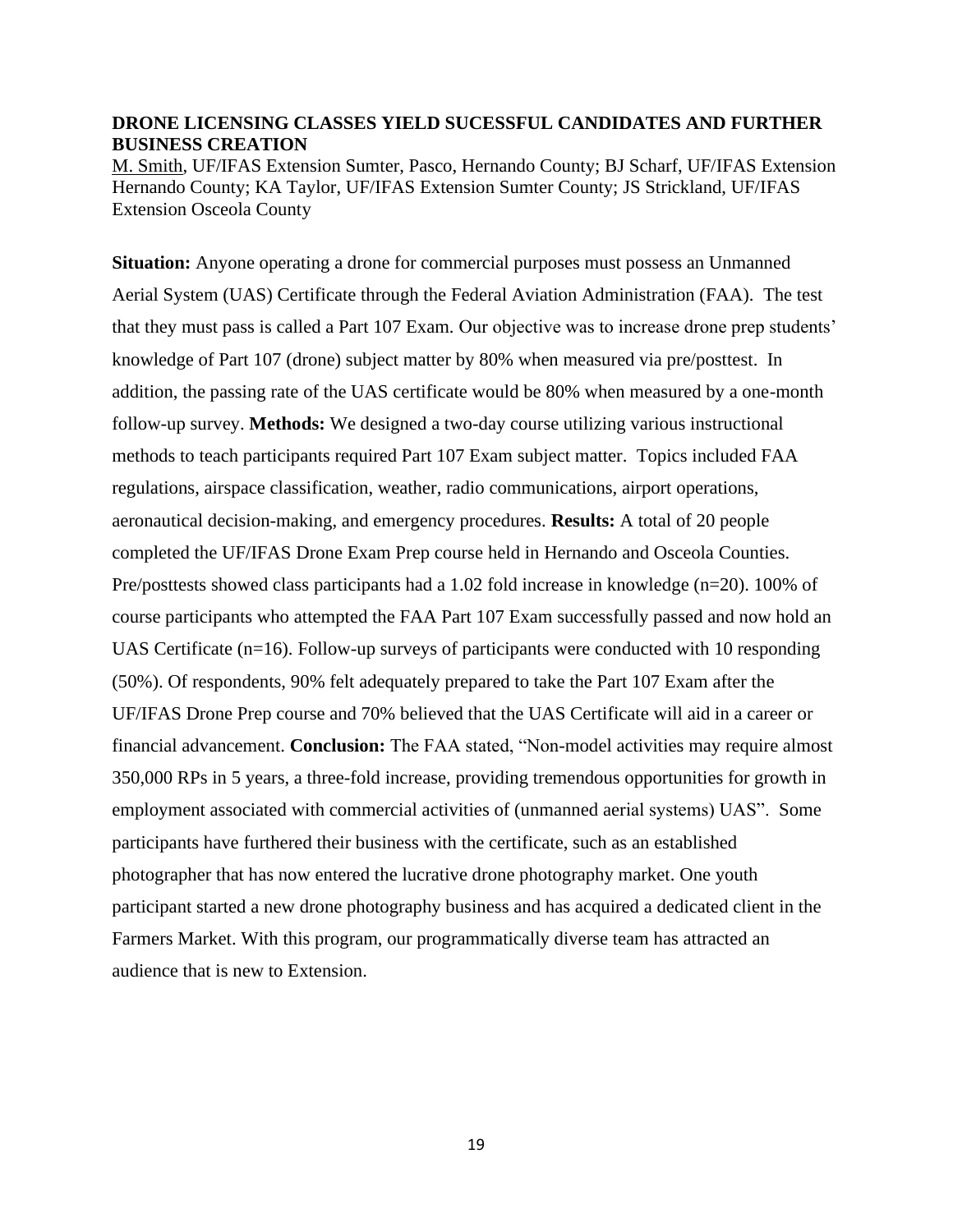**RAISING EXTENSION AWARENESS VIA MEET AND GREET OPEN HOUSE**  J.E. Davis, UF/IFAS Extension Sumter County, Bushnell, Florida, K. Taylor, UF/IFAS Extension Sumter County, Bushnell, N. Samuel, UF/IFAS Extension Sumter County, Bushnell, M. Smith, UF/IFAS Extension Sumter County, Bushnell, L. Duncan, UF/IFAS Extension Sumter County, Bushnell, L. Sanderson, UF/IFAS Extension Sumter County, Bushnell

Situation: Extension is always called the "Best Kept Secret." The objective of the Meet and Greet Open House was to introduce new members of the community to Extension services and to introduce those familiar with Extension to new programming that they may not be aware of in a non-formal social atmosphere. **Methods:** This event was advertised via local news media, newsletters, and social media. We also promoted the event using flyers distributed at Farm City and other Extension events. The entire faculty and staff were involved with creating interactive displays for clientele. Program areas involved Natural Resources, Sustainable Agriculture/Food Systems, Master Gardener, Horticulture, Florida-Friendly Landscaping™, Family and Consumer Sciences, and 4-H Youth Development. Faculty also utilized several hands-on exhibits. **Results:** 19 participants completed a survey. After attending our Meet and Greet Open House, 74% (n=19) stated that this was their first experience with UF/IFAS Extension Sumter County.74% ( $n=19$ ) stated that they have used Extension services outside of Florida. 74% ( $n=19$ ) stated that were not aware of all the Extension programs in the County. 100% (n=19) stated that they will use one or more Extension services. 84% (n=19) stated that they have become aware of three or more Extension services. **Conclusion:** Extension Meet and Greet Open House offers a unique opportunity to reach new clientele and introduce familiar clientele with new programing that they are not familiar with. The event was successful as evidenced by the survey results, positive media coverage, and one State Senator in attendance.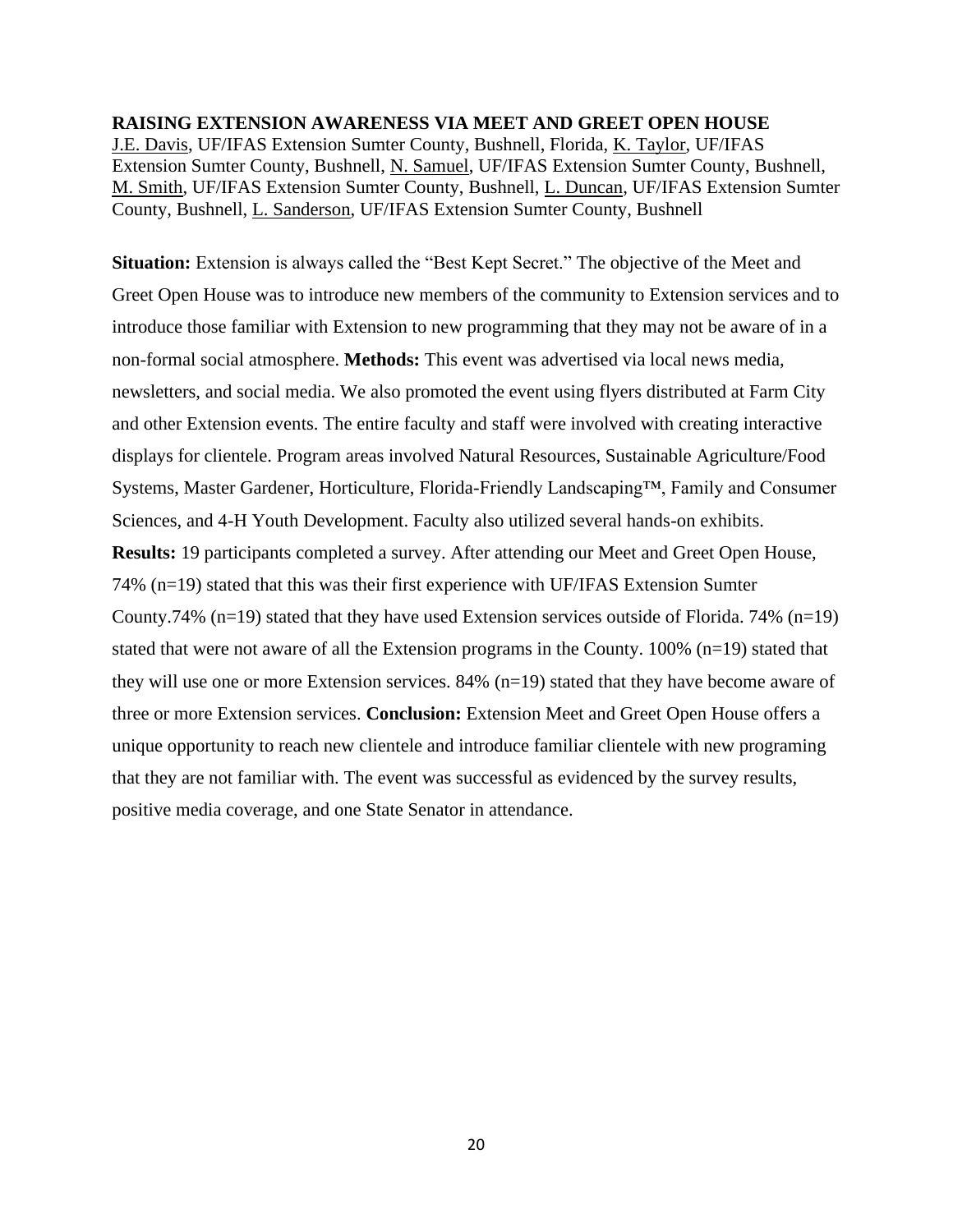# **SCIENCE-BASED SOCIAL MEDIA EXPANDS EXTENSION EDUCATION** H. Wooten, UF/IFAS Extension, Orange County, Orlando, FL

**Situation:** The public is increasingly engaged in social media resulting in shifting information gleaning from authoritative sources to social networks. Extension faces challenges reaching new, diverse audiences, while also supporting existing clientele with science-based information. Science-based social media education provides on-demand education that facilitates knowledge gain resulting in adoption of new practices and behavior change. In addition, using YouTube as a teaching tool caters to visual, auditory, and hearing impaired learners, and transcripts can be generated in over fifty languages which accommodates diverse audiences. **Methods:** Several **"**Set it and Forget it Hydroponics" workshops and demonstrations were offered in Central Florida starting in 2017. The demand for the classes exceeded the supply, and experienced students expressed a need to revisit the science-based methods learned at traditional, face-toface, extension programs in order to adopt the practices season after season. An easily searchable YouTube video entitled "Hydroponic Lettuce Hannah Wooten" [\(https://www.youtube.com/watch?v=GQey35Tt24I\)](https://www.youtube.com/watch?v=GQey35Tt24I) was developed in February 2018 in partnership with Seminole Government Television to provide on-demand learning about hydroponics. **Results:** The YouTube video has over 428,000 views with an average view duration of 5 minutes. There has been a 1533% increase in subscribers to the Seminole County Government YouTube page. The video has over 5,800 "likes" and over 350 comments many of which commend the educational quality of the lesson. As a result of the video, individuals locally and internationally contact UF/IFAS Extension for more science-based information about the . Additionally, Extension educators less experienced in the subject of hydroponics rely on the YouTube video to support their own programs, thus extending the reach of expertise. **Conclusion:** Extension engagement in social media delivers science-based information to support clienteles' adoption of practices beyond the classroom, while also positioning Extension as an accessible authority for gleaning factual information in an on-demand society.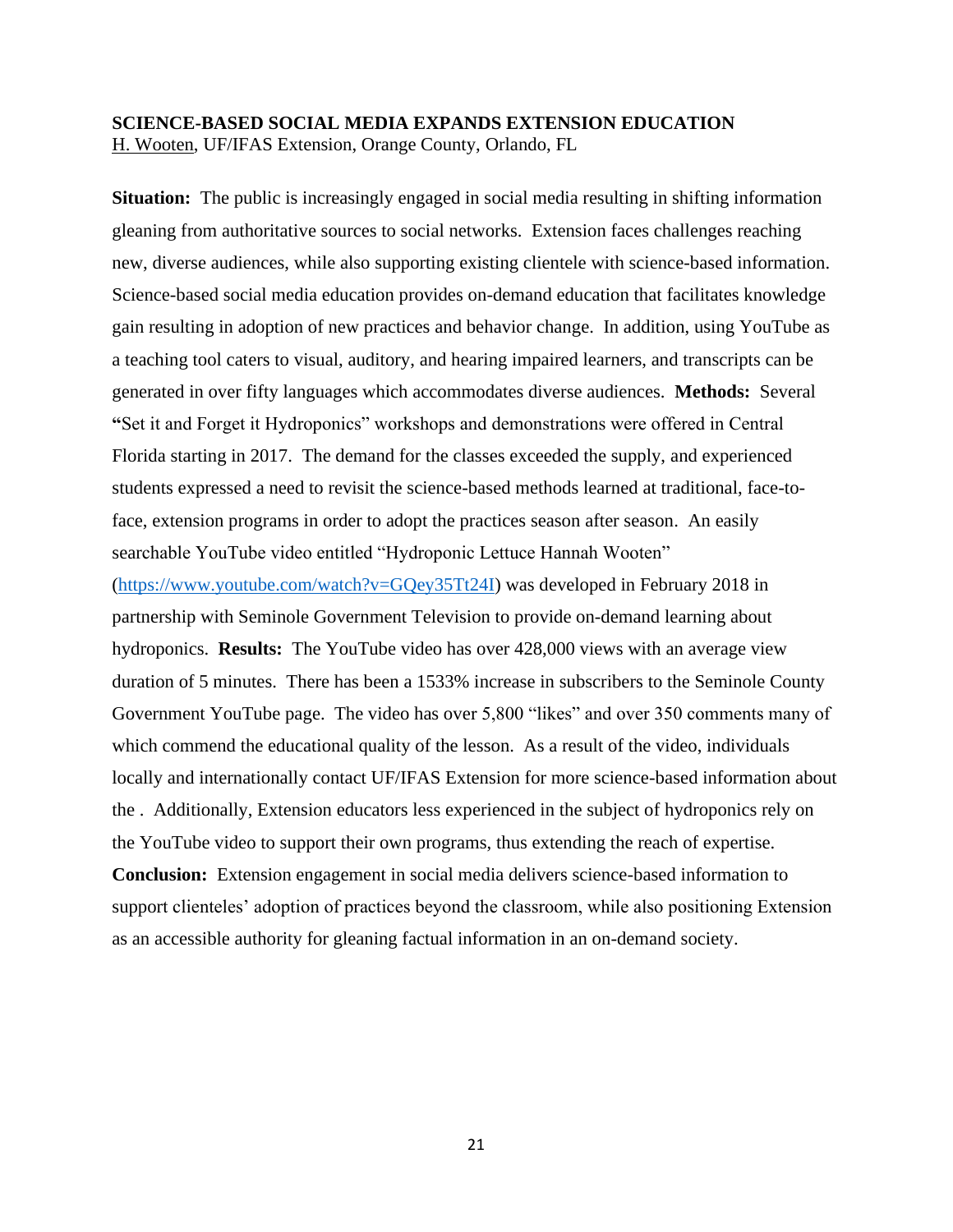## **EVALUATION OF COOL-SEASON FORAGES IN NORTHEAST FLORIDA USING DIFFERENT ESTABLISHMENT METHODS – SJC2018**

T. Wilson, UF/IFAS Extension, St. Johns County, St. Augustine, FL, M. Wallau, UF/IFAS Forage Extension Specialist, Gainesville, FL, C. L de Souza, UF/IFAS Agronomy, Gainesville, FL, C. Dossin, UF/IFAS Extension, Clay County, Green Cove Springs, FL, P. Fletcher, UF/IFAS Extension, St. Johns County, St. Augustine, FL, A. Blount, UF/IFAS Forage Breeding and Management Specialist, Marianna, FL, C. Mackowiak, UF/IFAS Soil Nutrient Management Specialist, Quincy, FL, C. Bailey, Needmore Land and Cattle Co., Fruit Cove, FL

**Situation:** Cool-season forages are a useful alternative provide high-nutritive value forage to livestock during the winter months. The establishment phase is key for determining the success of the crop, and productivity is later determined by the fertilization level applied. Our objective was to test different establishment and fertilization strategies for oat and ryegrass pastures in north Florida. **Methods:** A 4-acre area was chosen from a farm in St. Johns county. Soil tests were conducted in late October 2019 to evaluate nutrient needs prior to planting, and pasture was closely grazed to reduce competition from existing sod. Staff from UF/IFAS assisted by calibrating equipment, plot design, soil preparation and planting. On November 18, 2019, a combination of Big Boss ryegrass (20%) and Legend 567 oats (80%) were planted by broadcast over-seeding or no-till drill onto either a non-disturbed, lightly disked or roto-till prepared soil resulting in 3 treatments (Non-disturbed, no-tilled drilled, NDNT; Lightly-disked, broadcasted, LDBC; Roto-tilled, broadcasted, RTBC). All treatments were fertilized at both 51 and 91-days after planting with 16-2-8 at 250 lbs. and 500 lbs. respectively. **Results:** By visual observation, NDNT provided increased forage volume compared to LDBC or RTBC. This is more than likely due to the lack of good seed soil contact and the perennial pasture not becoming dormant. **Conclusion:** Cool-season forages are an effective tool for providing nutrition to livestock during the winter months. However, results may vary due to establishment method, seed to soil contact and pasture dormancy. Research funding for this project was provided by the Hastings Agricultural Extension Center, supported by a grant from the St. Johns County Board of County Commissioners. Additional in-kind contributions were made by collaborating partners (Dr. Marcelo Wallau and Clark Bailey) that included the use of land, equipment and labor.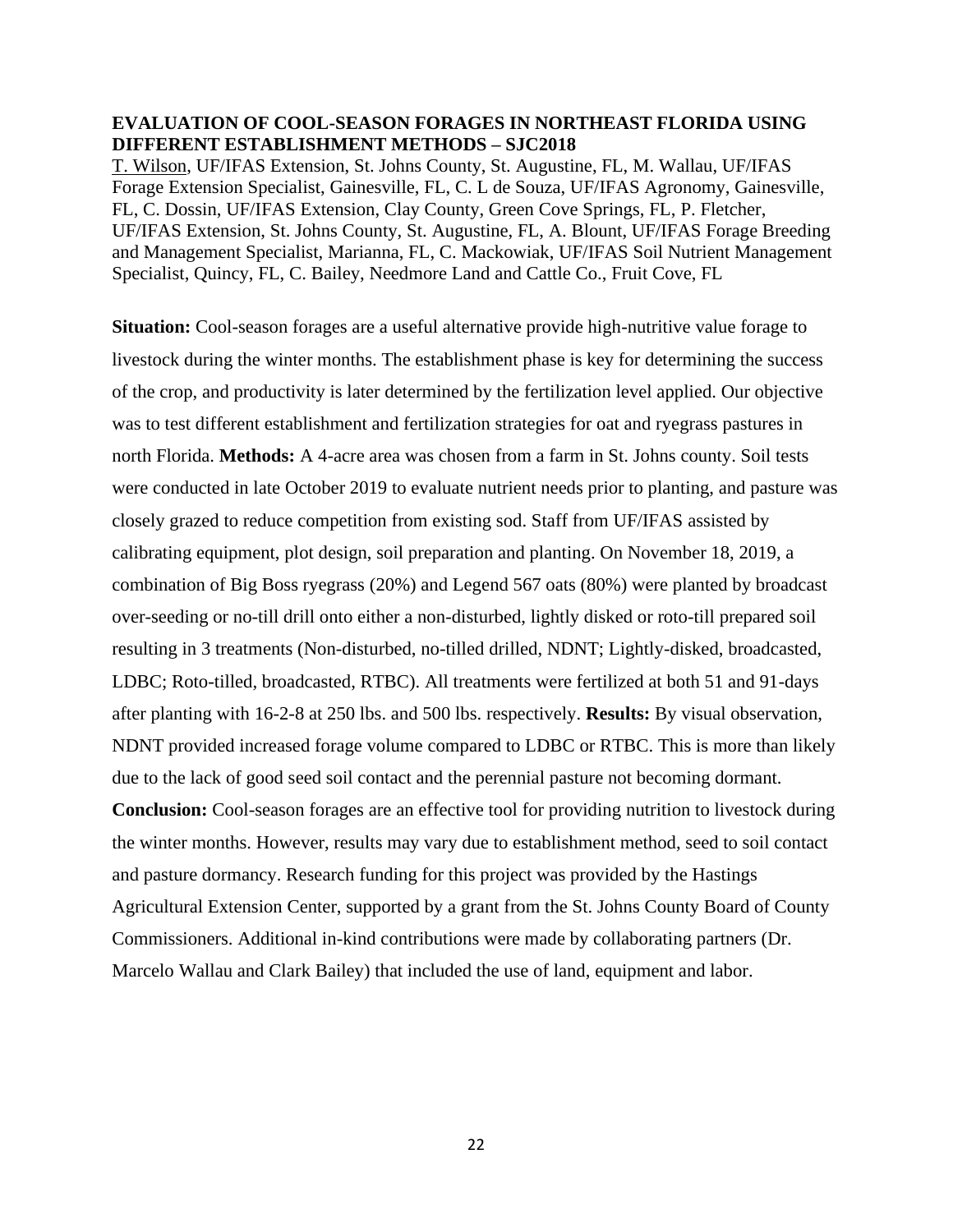# **AG AWARENESS: ENGAGING LOCAL CLIENTELE THROUGH INSTAGRAM** E. Fletcher, UF/IFAS Extension, St. Johns County, St. Augustine, FL and Tim Wilson, UF/IFAS Extension, St. Johns County, St. Augustine, FL.

**Situation:** Once upon a time, St. Johns County, Florida was equally as rural as several of its neighboring counties. Now with urban sprawl, our population has doubled in the past 20 years with over 243,000 people and growing, according to the 2017 United States Census. This change has created a lack of education in the local population with regards to the agriculture being produced literally down the road. The St. Johns County Agricultural Agents created a social media account through Instagram in May of 2019. The objective was to increase the awareness of local agriculture to local residents, while also enlightening our clientele of the daily activities of the extension agents. **Methods:** The agricultural extension agents post on average twiceweekly videos or images to Instagram, while maintaining daily "Story" images of the agents' activities. Posts are meant to be fun and engaging, while also educational, such as recent diseases identified and pasture management. Tags such as "UFIFAS" and "Agriculture" are often used to gain more reach. **Results:** As of March 2020, we have 190 followers and 103 posts. Our followers are predominantly (85%+) local residents, including farmers and their family members, and local restaurant and small business owners. We have received positive feedback from our Farmer's Market Manager, local college students and our Putnam-St. Johns Farm Bureau Board. **Conclusion:** Instagram is an easy and convenient method for distributing sciencebased information, and engaging with your local clientele.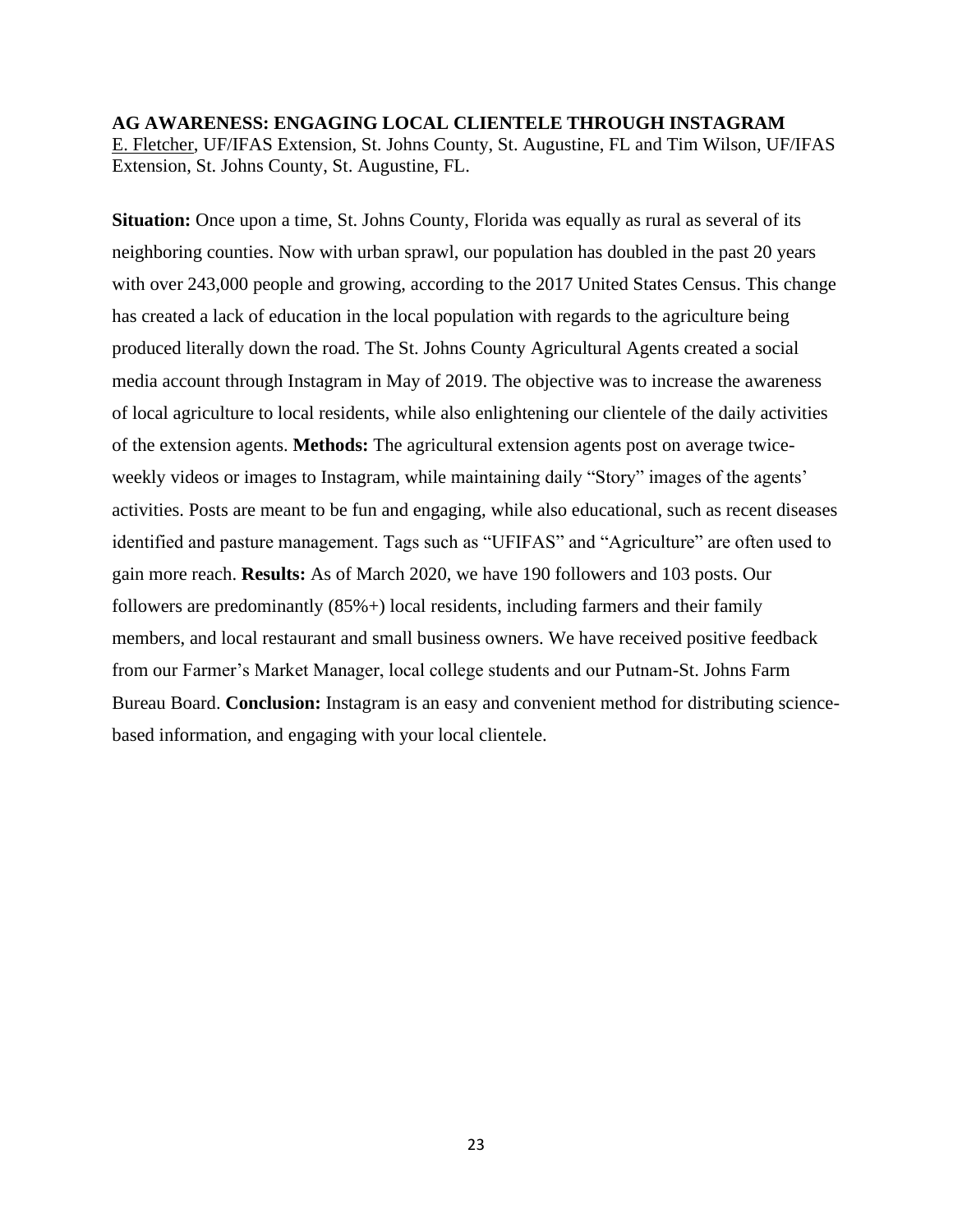#### **YARD & GARDEN FOOD PRODUCTION FOR BEGINNERS**

M. Bailey, UF/IFAS Extension, Marion County, Ocala, FL

**Situation:** Florida's climate and pests create a challenge for growing food crops. The target audience are Marion County residents with little or no experience who want to produce food in their yard or garden. **Objective/Purpose:** Participants will gain knowledge about how to provide for essential crop needs and about specific crops that are well-adapted for the North Central Florida region. They will adopt practices which will allow them to easily and sustainably produce their own food with fruits and vegetables. **Methods:** The program has been offered five times and consists of a two hour presentation that is followed by a tour of a demonstration garden. A step-by-step process was detailed about how to select the most productive and welladapted crops for each participant's situation. Each fruit and vegetable crop was provided with a profile that covered the key crop production information. Locally produced fruit and vegetables were available for taste sampling. Fruit and vegetables featured in the program were available for purchase or free after the program. **Results:** Programs are well attended (n=90). Evaluations indicated that all participants gained knowledge and 72% specifically stated at least one aspect of the program they intended to implement. After the program more than half of program participants purchased or were given at least one plant. **Conclusion:** This program successfully helps participants who have little to no prior knowledge to begin fruit and vegetable production that will provide a reliable source of food. By having plants available immediately after each program it eliminates the barrier of locating the UF-recommended plants & varieties. Due to the high demand and enthusiastic feedback by participants, this program will help grow the local food system.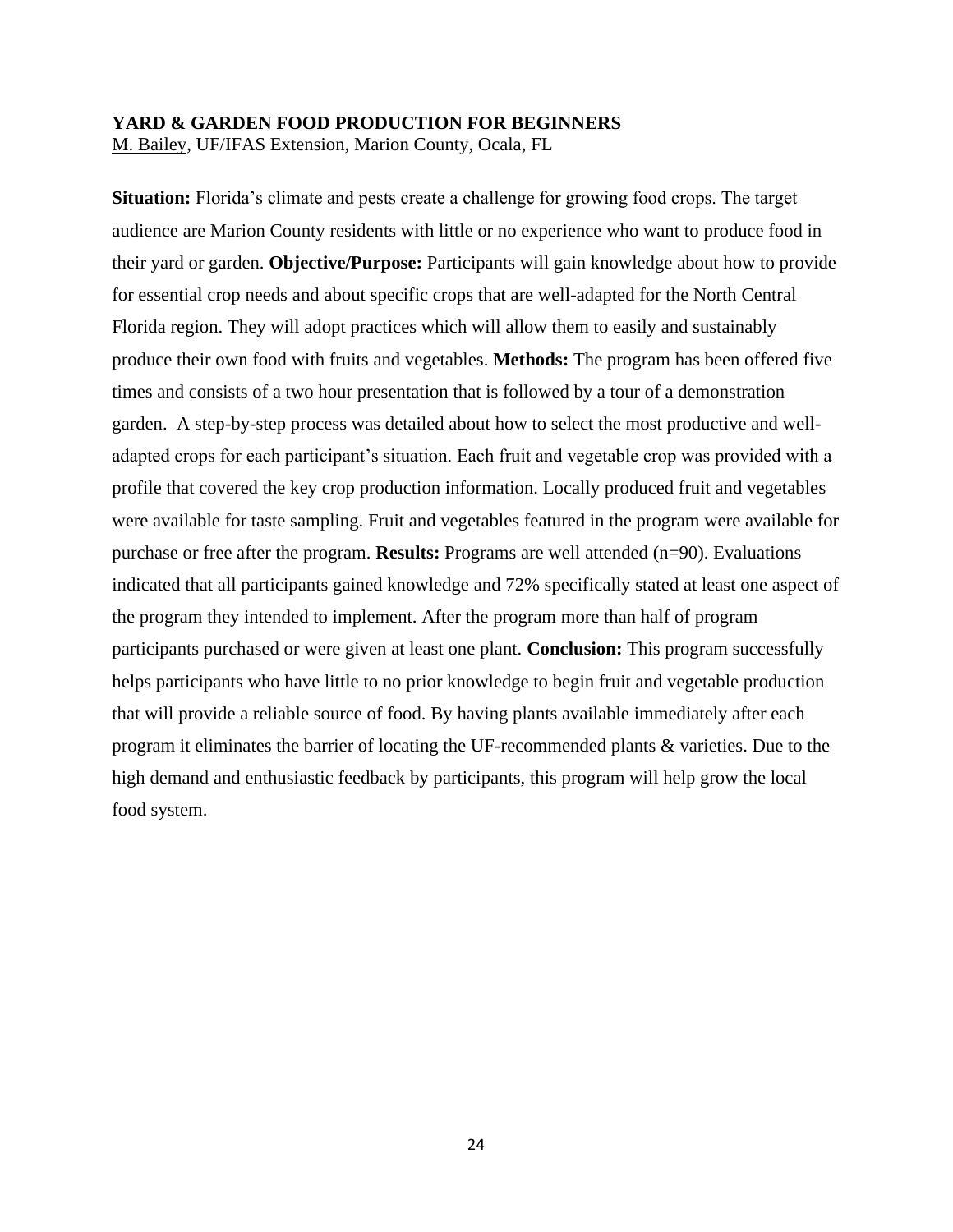#### **LONG-TERM EFFECTS OF GIANT SMUTGRASS CONTROL**

B. Justesen, UF/IFAS Extension, Osceola County, Kissimmee, FL, J. Strickland, UF/IFAS Extension, Osceola County, Kissimmee, FL, and J. Yarborough, UF/IFAS Extension. Orange County, Orlando, FL.

**Situation:** Giant Smutgrass (*Sporobolus jacquemontii*) is a perennial bunch- type grass that produces over 45,000 seeds per plant per year. Weeds in pastures and rangelands cost ranchers and livestock owners in excess of \$180 million annually in Florida. Immature smutgrass is palatable to livestock two to three weeks after mowing or burning, but these control practices tend to stimulate the density and germination of the giant smutgrass plant. Chemical control for smutgrass is a great option for producers and is important to complete during the rainy months and is highly dependent on rainfall.

**Methods:** The smutgrass control trial was completed to determine the percent control of smutgrass using the herbicide hexazinone. The research trial was completed on a 2.0 hectare complete randomized block design with three replications. The two variables measured a cut and uncut and method of application. The blocks represented a cut wipe method with a 30% solution one direction, uncut wipe 30% solution one direction, cut spray 2.34 L/Ha, uncut spray 2.34 L/Ha, uncut control, and cut control. A visual percent control of plant density was completed by multiple agents before the trials were started. The trial began in August 2018. The visual percent control of plant density was completed by multiple agents at a year and half post treatment. The visual percent control for post treatment was to determine the long-term effects of chemical and mechanical control on smutgrass.

**Results:** Visual measurements were taken a year and half post herbicide application. The cut wipe method showed the largest percent control with a 55% reduction. Uncut wipe shows the second-best method with 32.5% reduction.

**Conclusion:** Long-term results indicate that management of the invasive bunch grass is possible with proper chemical and mechanical control methods. Interestingly, the wiper was far more effective than the traditional spray method.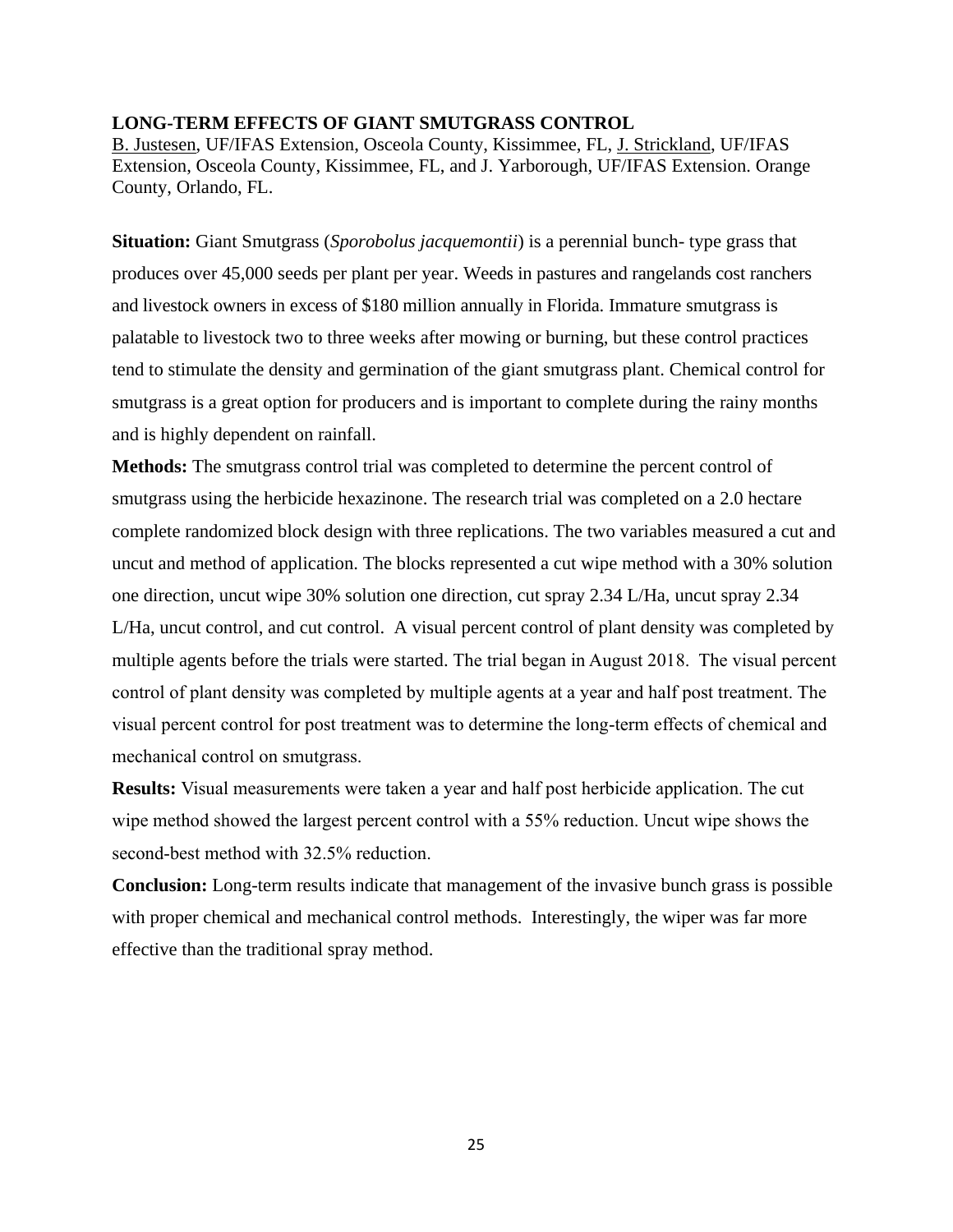### **STEM INVESTIGATORS**

N. M. Moores<sup>1</sup>, B.J. Hall-Scharf<sup>2</sup>, S.E. Taylor<sup>3</sup>, W.J. Lester<sup>4</sup>

<sup>1</sup>4-H Agent, UF/IFAS Extension, Hernando County, Brooksville, FL

<sup>2</sup>Marine Agent, UF/IFAS Extension, Hernando County, Brooksville, FL

<sup>3</sup>Family Consumer Sciences Agent, UF/IFAS Extension, Hernando County, Brooksville, FL

<sup>4</sup> Horticulture Agent, UF/IFAS Extension, Hernando County, Brooksville, FL

Situation: There are approximately 1,600<sup>\*</sup> homeschooled youth who reside in Hernando County, Florida. Florida Statute 1002.41 requires that these youth submit portfolios documenting their educational activities each year. In an effort to provide quality, research-based education for these portfolios, UF faculty from four Extension areas combined their expertise and created the STEM InvestiGATORS program. **Methods:** Events were scheduled to occur on a monthly basis between August 2019 and May 2020. Each agent led at least two educational events that included 20-40 youth per event. Registration links were created through Eventbrite and a fee of \$5.00 was charged to cover insurance and supplies. Various instructional methods were used to teach the subject matter. Topics included coding, biology, anatomy and physiology, financial management, entomology, marine science, environmental science, and ecology. Parents were provided space in a separate room to network during the events. To encourage participation in multiple classes, certificates of completion were offered to youth completing ten hours (5 courses) to use in their homeschool portfolios. Those completing 18 hours (9 courses) were given additional gifts. **Results:** A total of 159 youth have participated in our STEM InvestiGATORS program to date. Pre/post tests showed that participants had an 93% increase in knowledge. Individual follow-up surveys showed that 8% of youth have adopted at least one behavioral change as a result of what they have learned. Lastly, five families have joined 4-H clubs and enrolled in project work. **Conclusion:** The STEM InvestiGATORS program is actively engaging Hernando's homeschooled youth and providing sound content for portfolios. \*Source: Hernando County Home Education Office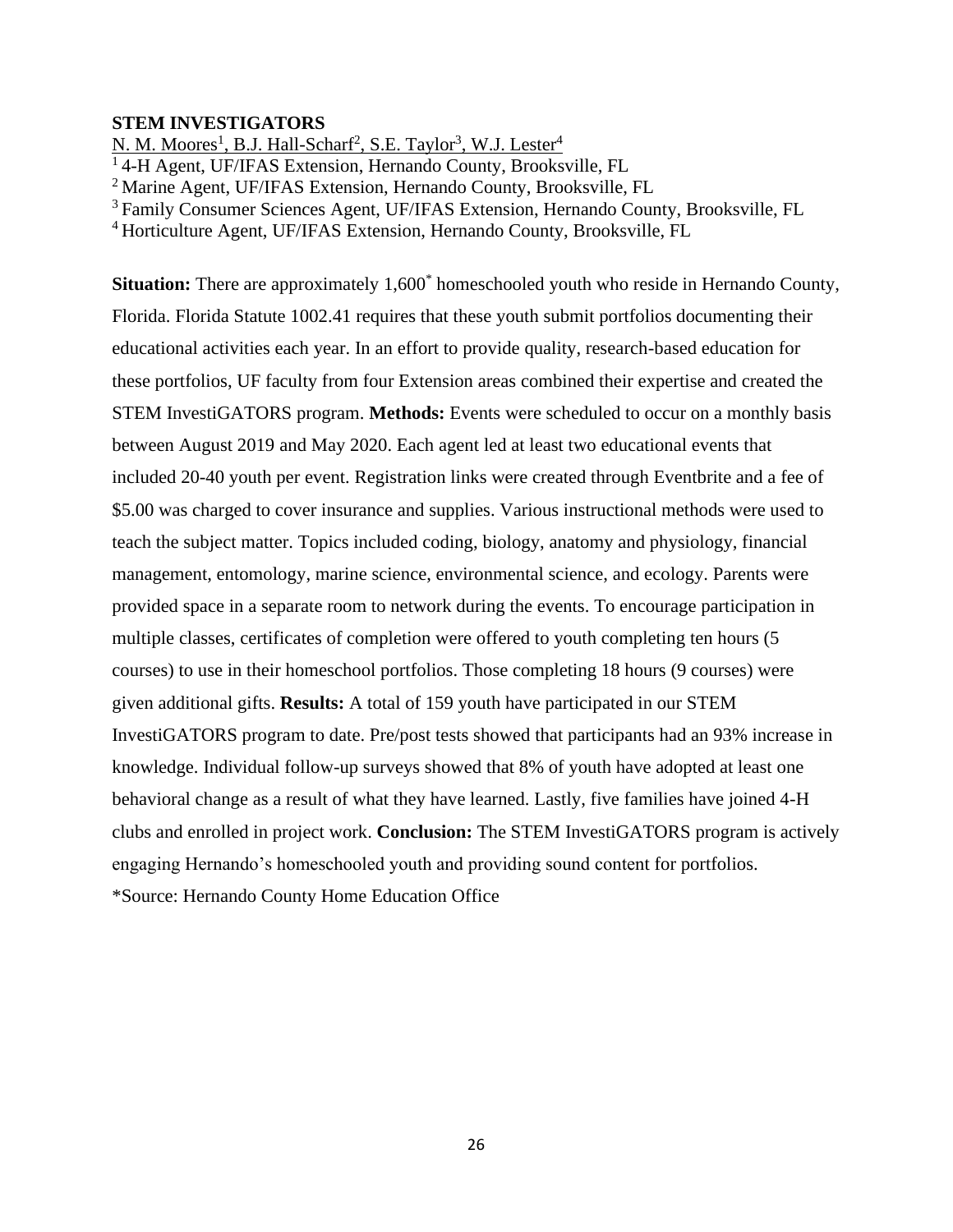#### **'AROUND THE WORLD' IN THE KITCHEN.**

L. Cash, UF/IFAS Extension, Volusia County, DeLand, FL.

**Situation and Objectives:** Diversity and inclusion are critical concepts for youth to understand and put in practice [\(Tirell-Corbin, 2015\)](https://www.pbs.org/parents/thrive/how-to-teach-children-about-cultural-awareness-and-diversity). In 4-H, we focus on life skills related to STEM, Healthy Lifestyles, Citizenship and Leadership, and Workforce Preparation [\(Myers, 2012\)](https://childdevelopmentinfo.com/child-activities/why-kids-should-learn-to-cook/#gs.z4g53y). What better way to promote acceptance and address our mandates than in the kitchen? **Educational Methods:** In January 2020, twelve cooking classes were offered: three two-hour sessions every Wednesday, reaching 10-12 youth ages 5-17 per session. Classes 'visited' South America, Europe, the Mediterranean, and Asia. Recipes were found online and lesson plans were developed using Serv-Safe® principles and 4-H Common Measures and Essential Elements. **Results:** Youth (n=32) were evaluated by observation (knowledge/skills) for correct use of kitchen tools, proper washing of hands and equipment, and handling and storage of foods; and communicating, problem-solving, and contributing to a common goal. Youth were also assessed using guided discussion. The 4-H'ers inferred that people around the world are very similar (attitude): (1) they bond over food; (2) use the same ingredients to create like meals; and (3) define their cultures by the foods they eat [\(https://www.npr.org/2017/02/02/512998465/why](https://www.npr.org/2017/02/02/512998465/why-eating-the-same-food-increases-peoples-trust-and-cooperation)[eating-the-same-food-increases-peoples-trust-and-cooperation\)](https://www.npr.org/2017/02/02/512998465/why-eating-the-same-food-increases-peoples-trust-and-cooperation). Participants learned the names of the foods they prepared, such as: *pepparkakor, ratatouille, arepas, poori,* and *fassolatha*, and tried foods and spices they had never tasted before. Time was spent on the history and cultural significance of the foods prepared. **Conclusion:** Cooking classes are part of the Volusia County 4-H SPIN (Special Interest) program and are offered throughout the 4-H year. There was overwhelming positive response to this series of lessons and the best of all conclusions, thirtytwo youth asking "When are we doing it again?" The larger implication is that youth taught at a young age that diversity and inclusion are valuable will grow up to be more aware and appreciative of other cultures [\(https://child.unl.edu/cultural-diversity\)](https://child.unl.edu/cultural-diversity).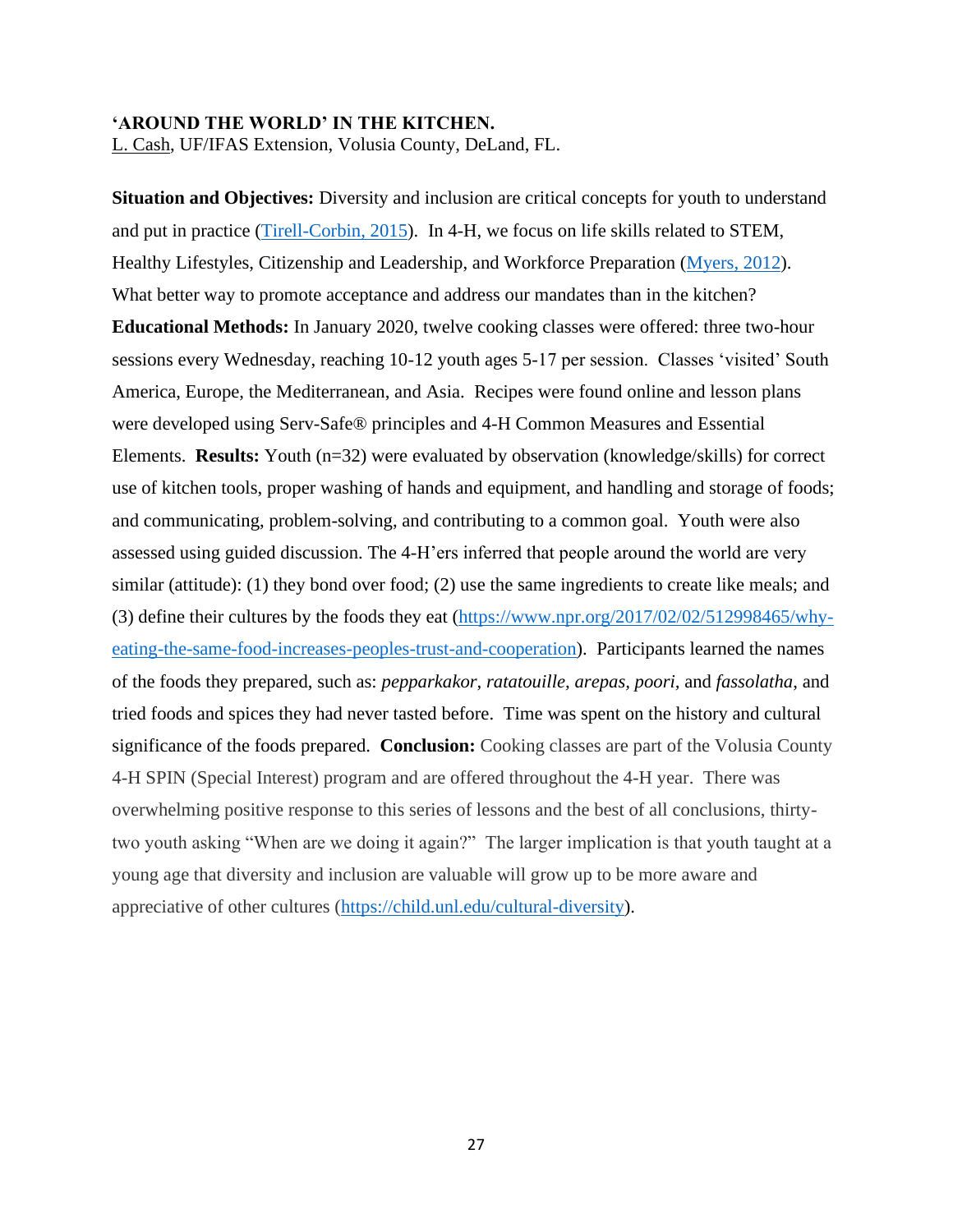# **YOUTH LEARN LIFE SKILLS THROUGH "SHARE THE FUN" STORYTELLING** K. Henry, UF/IFAS Extension Seminole County, Sanford, FL.

**Situation:** Communication is important for organizations, employers, and life. In a 2010 study by the National Association of Colleges and Employers, communication skills ranked first among a job candidate's "must have" skills and qualities. Research shows that young people who learn effective communication are more successful and efficient employees and community members. **Objectives**: The objective of this program was to teach youth, ages eight to 18, communication skills through the performing arts; more specifically, storytelling. **Methods**: Through a partnership with a local university, a Performing Arts Special Interest (SPIN) Club was created. A SPIN club is a group of five or more youth who meet on a flexible schedule to explore a topic of interest. Graduate students, who served as 4-H volunteers, worked with a group of 13 4-H youth (ages five to 18). The 4-H SPIN Club focused on storytelling as a medium to teach communication skills. Throughout the Performing Arts SPIN Club experience, young people learned the importance of explaining the meaning of their stories, engagement with the audience (listener), projection, stage presence, and clear communication, especially when speaking. **Results**: The program was evaluated using a mixed method approach, including observational data using the 4-H Share the Fun Rubric, 4-H project stories, and 4-H volunteer and parent observation. As a result of participating in the 4-H SPIN Club,  $46\%$  of youth (n=13) demonstrated increased communication skills and stage presence as evidenced by scores on the 4-H Share the Fun rubric. 80% of the youth participated in the Seminole County 4-H Share the Fun Talent and Variety Show. Many of these youth performed their "stories" on stage. **Conclusion**: Youth who are more comfortable on the stage are better communicators. This skill will be used to better their workplaces, relationships and communities.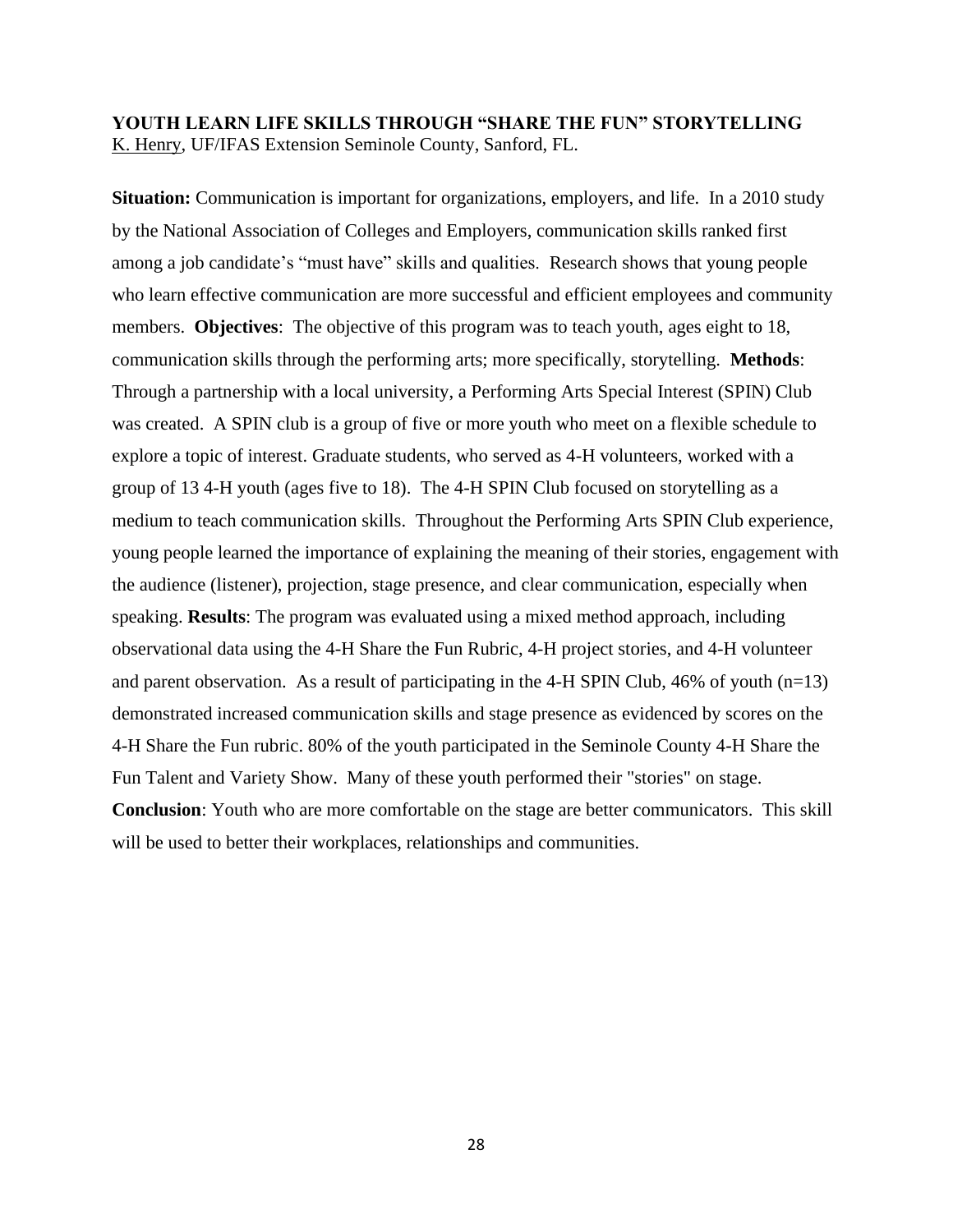# **IMPACTING LIFE SKILL AND RELATIONSHIP DEVELOPMENT THROUGH MENTORING**

J. Sprain, UF/IFAS Extension, Osceola County, Kissimmee, FL.

**Situation:** More than 2,000 students in Osceola County are homeless, 25% are English Language Learners (Education Foundation, Osceola County), and more than a quarter of school children are on their own after the school day ends (Afterschool Alliance). All of these factors create a challenging environment for young people to develop life skills and prepare for tomorrow's workforce in Osceola County. To combat these problems, an afterschool mentoring program, 4-H Tech Wizards, was implemented at a local Title 1 high school to focus on life-skill development. **Methods:** The 4-H Tech Wizards program is an afterschool mentoring program that pairs trained adult community mentors and local high school mentees in group style mentoring sessions, while implementing hands-on science, technology, engineering, and mathematics-based curriculum. Since 2016, thirty-two adult mentors have been trained to support over 288 youth. **Results:** The results of the annual 4-H Tech Wizards program pre/posttest survey of program mentees, conducted since 2016, shows that 100% of program participants have developed at least one life skill and have built stronger relationships with those around them. 64% of participants increased how well they worked with others (teamwork). 26% of participants increased the frequency in which they can explain that their decision is a good one (critical-thinking). 62% of participants felt more confident sharing their thoughts and feelings with others (communication). 81% of participants indicated that the frequency that they listened well to others and were respectful of others increased (concern for others). In addition, 78% of mentees can work successfully with adults. 81% have a stronger connection with adults and their friends. **Conclusion:** Because of the 4-H Tech Wizards program, over 288 youth have developed life skills and built positive, supportive relationships with peers and adults. These factors help youth to become productive, well-adjusted citizens prepared for the workforce.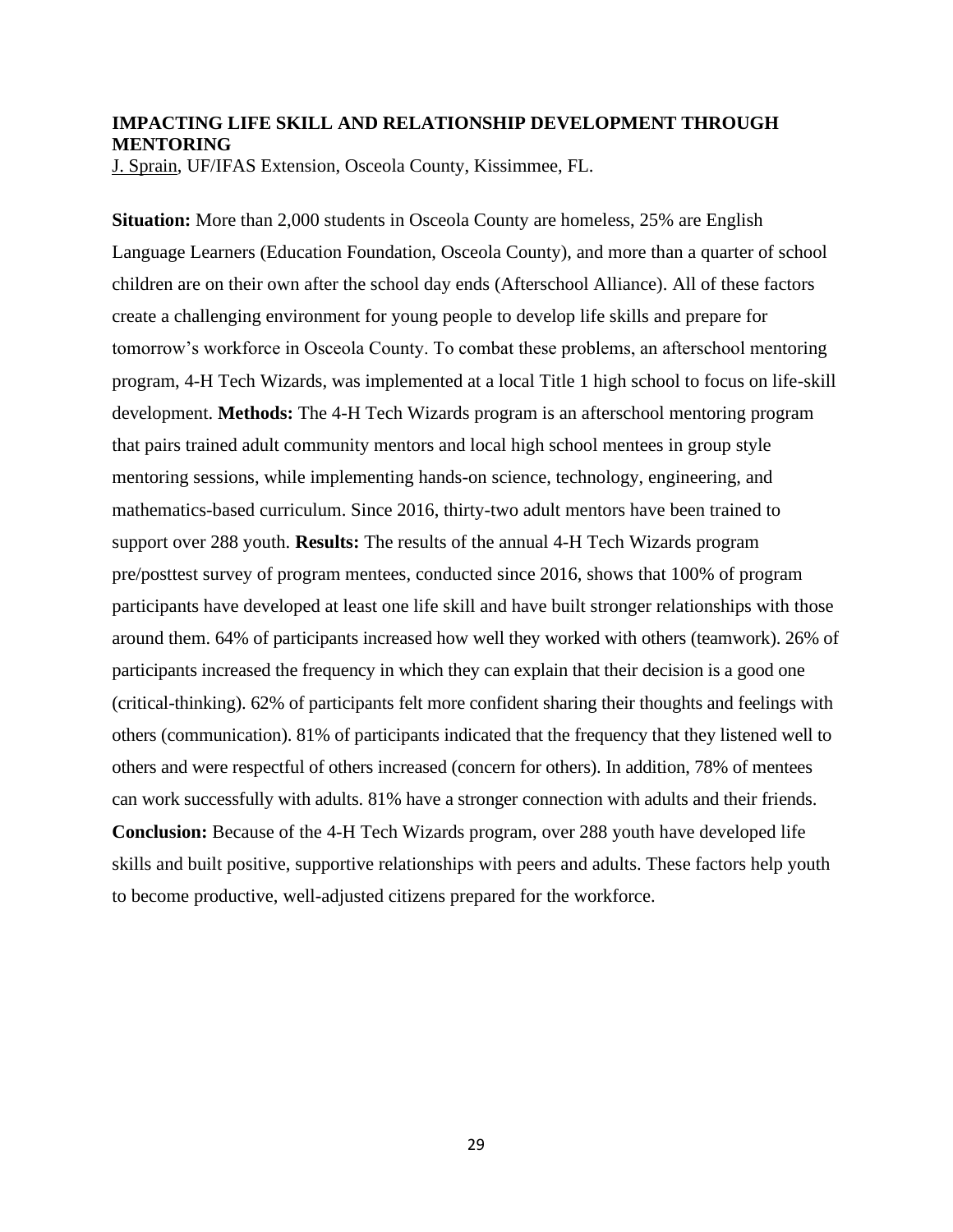## **THE STORY OF A GOAL IN A 4-H PROJECT REPORT.**

J.S. Kelly, UF/IFAS Extension, St. Johns County, St. Augustine, FL.

**Situation:** In the 2017-2018 4-H year, the St. Johns County 4-H program had more than 20 volunteer organizational leaders. In an end-of-the-year survey given to 60 youth from a variety of clubs, only 63% of youth surveyed reported writing about their project as part of club experience "some" or "often". Further, the most common reason points were deducted from record book scores was the inability of the project report to tell a consistent story of how the youth worked to achieve the goal they developed at the beginning of the year. **Objective:** Develop a workshop to train volunteer leaders how to teach their members to write goal-focused project reports, subsequently leading to youth writing these goal-focused reports. **Methods:** The leader workshop included a PowerPoint presentation with notes, completed project report forms with recommended dates for completing each section, record book examples demonstrating consistent and inconsistent project reports, project book materials, and a post-workshop evaluation. **Results:** In the post-workshop evaluation, 92% of respondents (*n*=12) named at least one strategy for including goal setting in their club plans, 100% correctly identified why goal-setting is an important life skill and 100% identified a way that writing a goal-driven project report enhances the club experience. In 2017-2018 (the 4-H year before the workshop), the average score for a project report/book, was 89 out of 100 (*n*=47). After the workshop the following year, 2018-2019, the average project report/book score was 92 (*n*=31). **Conclusion:** Youth who learn the importance of setting goals and consistently follow a plan for achieving them are more likely to follow through on their goals in the future.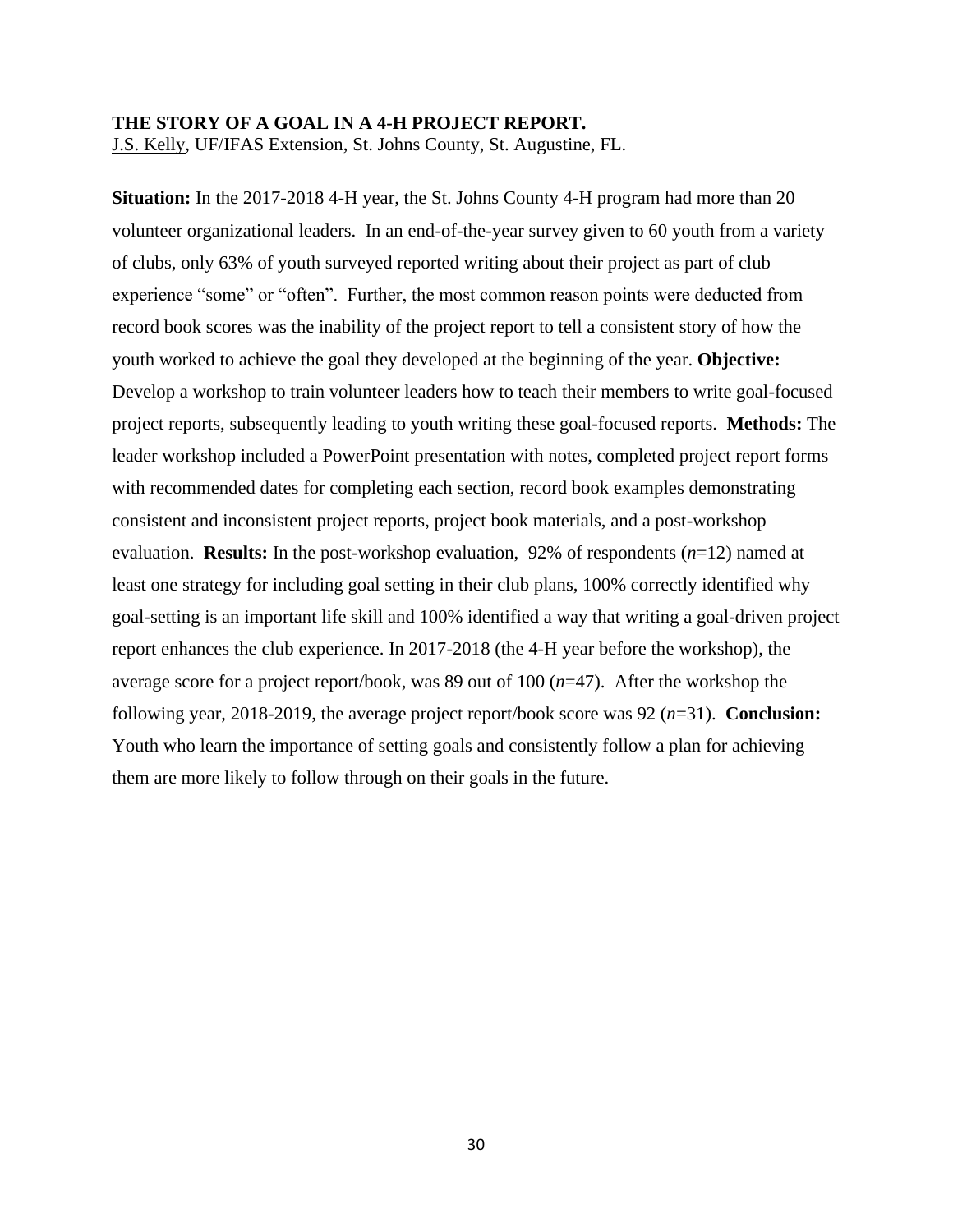#### **THE SWEET STORY ABOUT SUGAR**.

G. Sachs, UF/IFAS Extension, St. Augustine, St. Johns County, FL.

**Situation**: Youth raised in urban settings tend to be less connected with agriculture, unfamiliar with where their food comes from, and lack basic nutrition and food preparation knowledge. The Sweet Story About Sugar summer day camp provided a well-rounded engaging experience for youth ages 8-15 to learn about the origins of sugar (beets and cane), Florida's sugarcane industry, the science and benefits of sugar relating to food preparation, and the ill effects of too much sugar.

**Education Methods**: This two-day summer camp provided 12 hours of hands on learning for nine youth. Activities at this camp centered around comparing sugarcane to sugar beets, processing cane from harvest to syrup, the science of sugar, adverse effects of eating too much sugar, reading food labels, and touring a candy business. Camp supplies were covered by camp registration fees and some equipment was purchased through a grant from the St. Johns County Board of County Commissioners.

**Results**: As a result of the two-day Sweet Story About Sugar 4-H Camp, end of camp surveys showed:

- 9 of 9 youth learned that sugar comes from both sugarcane and sugar beets.
- 7 of 9 youth identified added sugar information on the food package.
- 8 of 9 youth identified where the majority of Florida's sugarcane is grown on a map.
- 6 of 9 youth identified how sugar is beneficial in food preparation
- 9 of 9 youth could give one or more reasons why sugar should be limited in one's diet.

**Conclusion**: The experiences and knowledge youth gained from this camp provided an awareness and appreciation of Florida's sugarcane industry, sparked agriculturally related conversations with family members, promoted the use of reading food labels and some youth brought sugarcane home to plant.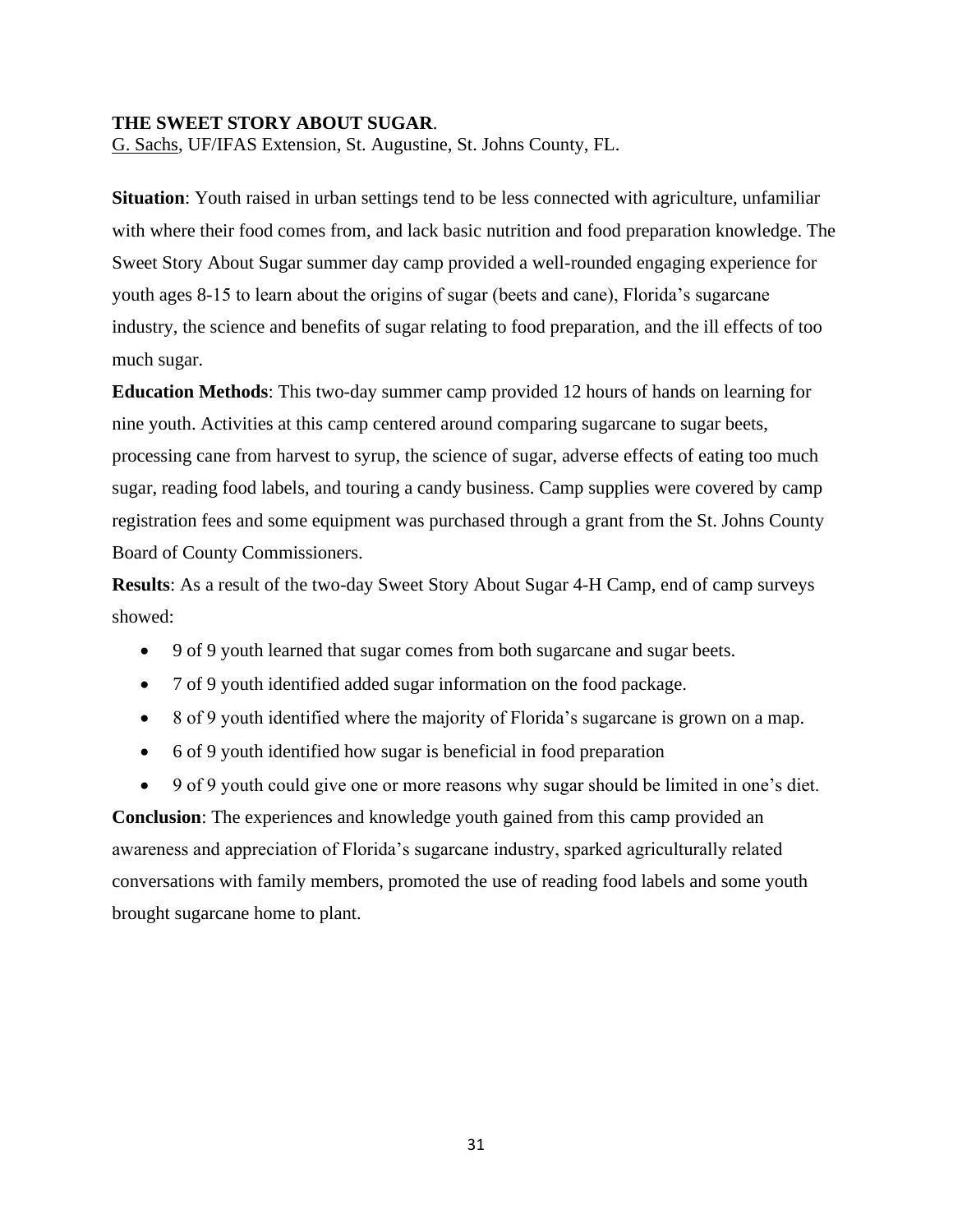#### **LAKE COUNTY 4-H ASSOCIATION TRAINING**

D. Meringolo, UF/IFAS Extension, Lake County, Tavares, FL

**Situation:** Lake County 4-H annually trains 76 organizational leaders to serve over 450 youth through community clubs. In efforts to maintain and increase the quality of programming youth receive through 4-H Community Clubs, it is essential that the Association can provide support for youth programs and volunteer trainings. Associations can make or break the county 4-H program, it is important to explore strategies and solutions to develop a successful and impactful Association. The Lake County 4-H Association training was determined to be a program need by Association members and the 4-H agent; the training was conducted for eight Lake County 4-H Association members. The goal of the training was to understand how our organization carries out the UF/IFAS Extension mission and values, determine and define Association member roles and expectations, and develop a volunteer recruitment strategy.

**Education Methods:** The first part of the training included a brainstorming session on how well the Lake County 4-H program accomplishes the mission and values of UF/IFAS Extension. The group analyzed the 2013-2023 UF/IFAS Florida Extension Roadmap for priority number 7 to determine the quality of programming offered by the Lake County 4-H agent and volunteers. The group developed a volunteer recruitment strategy, fundraising plan, and a five-year plan to include goals and objectives. Lecture seminars covered determining the roles of Association members, keeping the end goal in mind, conflict resolution, and collaboration.

**Outcomes and Impacts:** Eight of nine Lake County 4-H Association members attended the training. In the UF/IFAS Extension County 4-H Association Assessment, it was determined that the Lake County 4-H Association is considered effective. While it is deemed an effective Association, Association members decided that three goals and objectives should be created for a five-year plan. The three objectives include an increase in external funding, increasing community awareness of the Lake County 4-H program, and increase membership with the Association and organizational leaders. Volunteers play an integral role in the 4-H program as they participate in a variety of roles. 4-H is dependent upon adult volunteers and it is crucial that they are provided with training. Using the ISOTURES method (Boyd, 1971) resourceful and supportive training can influence future outcomes and activities produced by 4-H volunteers. The Lake County 4-H Association provided members the opportunity to improve leadership and